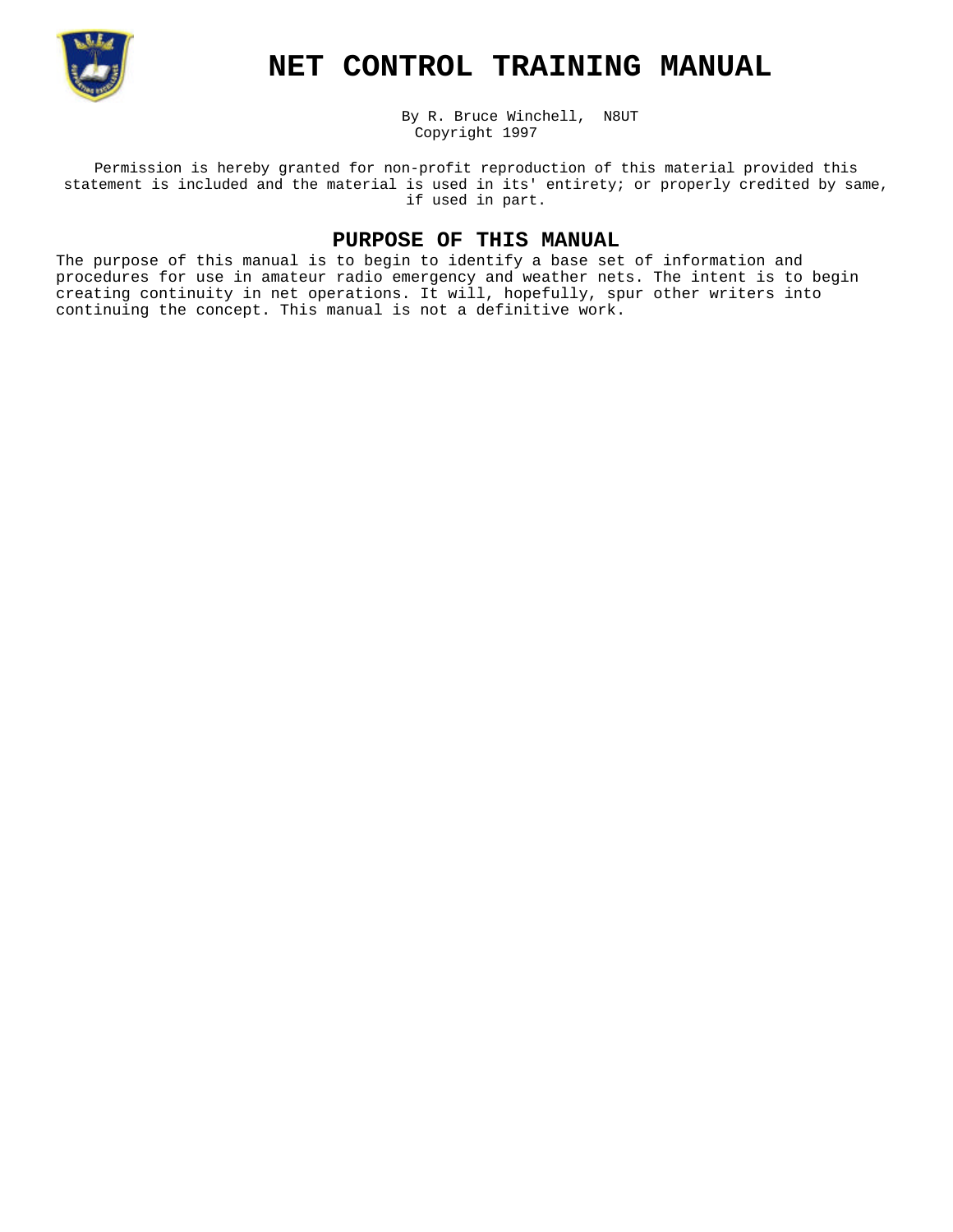## **Chapter One NECESSARY BACKGROUND STUFF**

## **COMMENTARY: WHY THIS MANUAL IS NECESSARY**

It is an unfortunate fact that many served agencies and the general public judge our potential performance and relative value as a public service by what they hear via scanner during our weather nets and SET drills. Most of our weather nets and practice drills are poorly done. Public concensus is, all too often, that amateur radio operators are nothing more than glorified CB'rs. All too often, they are right. We simply do not project the "professionalism" that they rightfully expect. Then we wonder why they don't call us when something happens and why our frequencies are under attack. We must correct and promote our public image; or fade into history.

Served agencies often view Amateur Radio operators as nuisances instead of assistants. The reason is that we often don't pay enough attention to what the served agency really wants and needs. We tend to operate within our own perceptions of what we think they want or need. We don't seek a deep understanding of what their perceptions really are. The result is that the service we offer becomes greatly diminished in value to the served agency. We wind up offering and performing services convenient and effective for us . . . but not necessarily what they envisioned, really wanted or needed. This is not an easy issue to resolve.

Served agencies know that they need help with communications. A problem arises when we assume that they are aware of all the different modes of communications available to them from the amateur radio service. They are not aware! You should assume that they know nothing about communications beyond their telephone and pager. Most people aren't really aware that their cordless or cellular phone, wireless intercom, baby monitor, garage door opener and pager are really radio devices.

The idea that hams can serve them with packet, ATV, APRS/GPS, long range HF, CW and VHF/UHF simplex and repeater communications is simply too much technology for most agency personnel to comprehend. (How much study did it take for you to get your Extra ticket?) We have to gently educate them as to our capabilities and then carefully listen to them for clues to possible uses of various modes to help solve their communications problems. Hams are great talkers. The greater part of true and artful communication is listening.

#### **WHAT IS AN EMERGENCY NET?**

The word "net" is short for "network." Networks can be defined as groups of equipment, individuals, and/or agencies acting together to increase efficiency and effectiveness through shared information and resources. The word "network" can be further broken down into it's two components. "Net" implies a capture and holding effect. "Work" implies that something productive is to be accomplished. Ham radio operators and nets in emergency situations capture, record, hold, and distribute information so that others may work (produce results) more effectively.

"Emergency" may be defined as an accident or other crisis where people and/or property are in distress. Emergencies are nearly always recognized and declared by agencies or authorities outside of the Amateur Radio Service. Amateur radio operators and net control stations do not have independent authority to declare an emergency.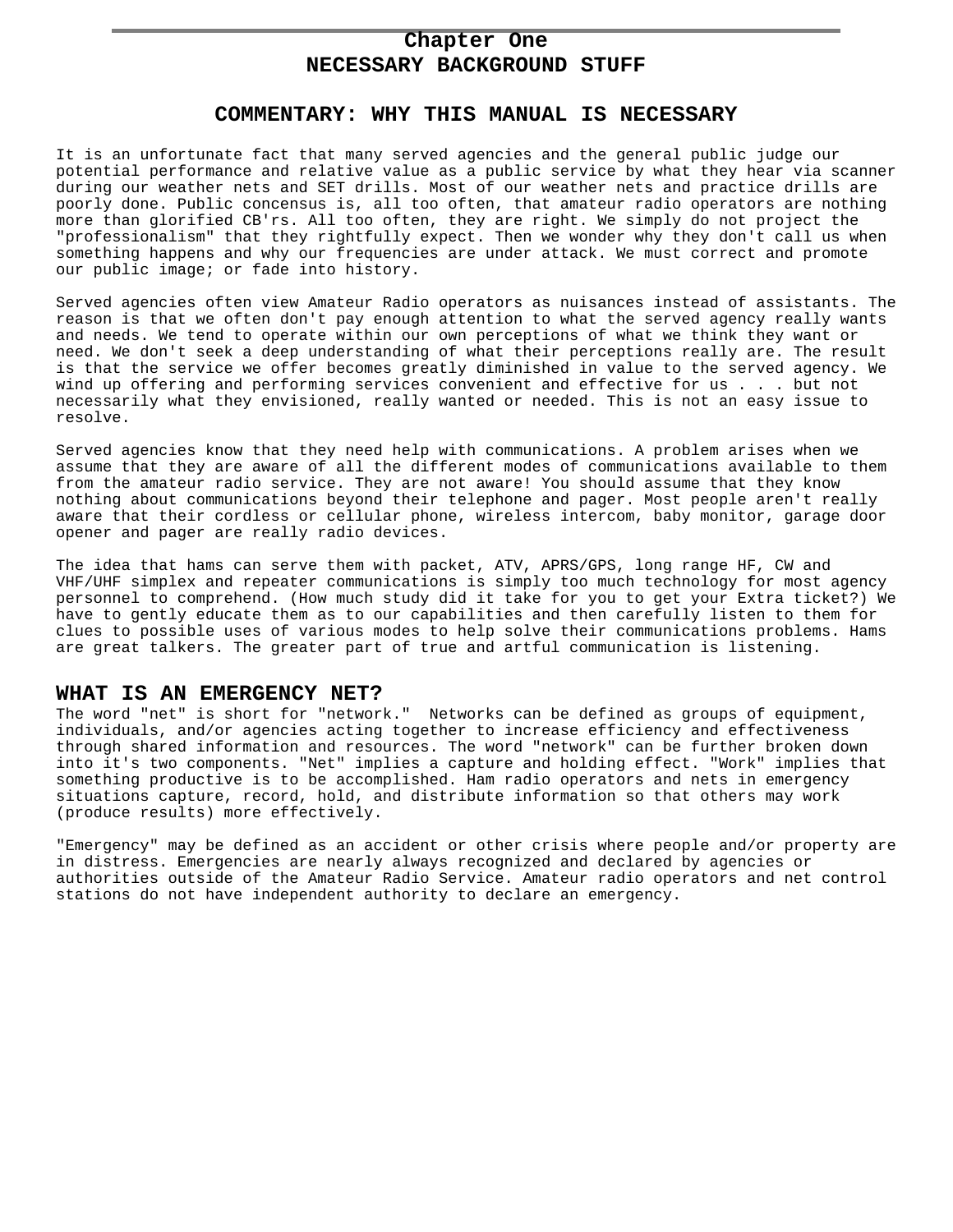## **WHO SHOULD START AN EMERGENCY NET?**

An emergency net is started only after a request for service has been submitted by a served agency. Such a request is usually routed through an appointed amateur radio Emergency Coordinator (EC) or one of his/her assistants. If it is known that there is an emergency situation developing, an EC could request that a "Standby" or "Resource" net be started in anticipation of a request for service from a served agency.

The proper way for the EC to start the emergency or standby net, is for him/her to contact a trained NCS operator to handle the task. The EC could start the net; but it is not recommended. The EC will, sooner or later, be required to interact with the leadership of served agencies. It is impossible to do this if the EC is also acting as NCS. An excellent rule of thumb is that the EC should never be NCS in any emergency or weather net. Summary: Generally, an emergency net is started by an EC or AEC at the request of an authority outside the Amateur Radio Service. National Weather Service offices are the only authorized source for public weather watches and warnings. Standby nets are OK in any case. Memorandums Of Understanding should be in place to clarify activation processes.

#### **DIFFERENT KINDS OF NETS**

There are many different kinds of emergency nets. We will examine only a few of the more common nets here. The basics are all the same. Details of net activities will be examined throughout this manual.

#### **NET FORMATS**

There are two basic Net Formats. The first is the open or undirected net. The second is the directed net.

An **open net** can be held in the midst of other normal frequency traffic. It is very informal, net participants may converse directly and there may or may not be a specified net control operator. If a net control is selected from the group, that NCS can set the level of formality with informal net guidelines.

A **directed net** is formal, has a set of rules or net directives, all communications must go through net control, it dominates the frequency with net related traffic only, and has a specified person in charge and known as the Net Control Station (NCS). The NCS will issue specific instructions on how he/she wants the net to run.

#### **SKYWARN/WEATHER NETS**

Weather nets have their own set of start-up conditions.

One point must be made very clear right at the beginning: SKYWARN SPOTTERS AND SPOTTER NET CONTROL STATIONS ARE NEVER RESPONSIBLE FOR ISSUING WEATHER WATCHES, WARNINGS OR OTHER WEATHER RELATED ANNOUNCEMENTS TO THE PUBLIC, PUBLIC SERVICE AGENCIES, OR TO THE MEDIA. This is the responsibility of the NWS only.

National Weather Service offices request that amateur radio spotter nets be activated in several different ways. Some offices request spotter activation with announcements included in their Public Weather Watch or Warning broadcasts. Some offices prefer to use a group of radio or telephone "calling trees." Still others, (probably the vast majority), prefer a very simple, "automatic" system; whereby spotter activation is automatically triggered throughout a coverage area by an NWS announcement of a watch or warning anywhere in that coverage area. A combination of these methods, in whole or in part, is not uncommon at all.

Regardless of what system is used, a formal agreement, known as a Memorandum Of Understanding (MOU), should be in place between at least the District and the NWS. County level MOU's are very useful to cover special needs in fringe areas. This agreement should describe, in detail, exactly what the notification system will be; and the response activities that the amateurs radio spotters will perform at each level of the watch/warning . The MOU should be freely copied and distributed. All amateurs within the coverage area should be informed regarding the content of MOU's. It is absolutely essential that all Net Control operators be aware of, and fully familiar with, the Skywarn activation process for their area.

**Note:** Some NWS offices are very particular about the use of "SKYWARN" as a description of a weather net. It is recommended that the word "Skywarn" not be used in any standby net called by an EC or others. Once a request for activation has been formally received, or publicly broadcast by the NWS, it is usually understood that the word "Skywarn" is OK to use. This issue should be covered in the MOU.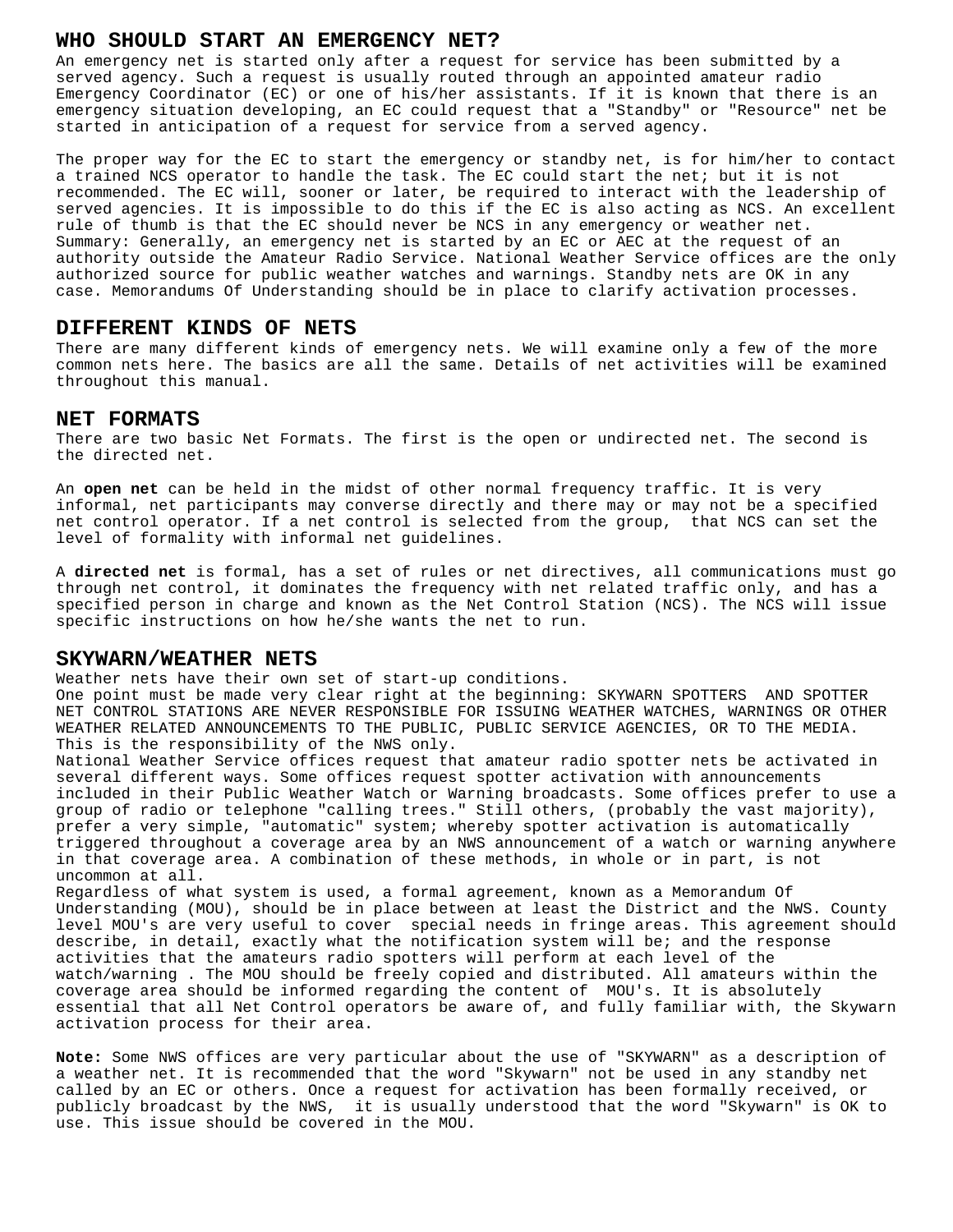If a request for a weather net is received from a local government authority instead of the NWS, (this is fairly rare), the request of the government authority supersedes NWS authority. The net normally transfers at this point, to come under RACES/FEMA authority. The NWS should be notified if this should occur. Spotter reports of significance would still be sent to the NWS. The NWS still retains the exclusive authority to issue all watches and warnings; but a local County Emergency Manager, for example, can override the NWS on a local level and sound warning sirens, etc. at his/her discretion.

A basic misunderstanding frequently occurs in new ARES/RACES groups. *You do not have to wait for a NWS public watch or warning statement to be issued before you start a weather net!* If the weather is presenting a local threat that is making a number of you nervous, start a standby weather net!! Don't call it a SKYWARN net. Don't issue any watches or warnings on your own. Just announce that a standby weather net is in progress . . . that you are beginning to track conditions.

Regardless of whether a net is directed and formal or an informal standby net, *only one person should be responsible for reporting conditions to the NWS*. The NWS frowns on multiple, identical reports. Multiple reports make our efforts look totally disorganized.

Standby nets can be a very informal information gathering process that will help immensely if, and when, the NWS issues a watch or warning. If conditions really get nasty, formalize the net and notify the NWS that you have a net in progress; and why. The NWS should never complain about this activity; indeed, they should be grateful; and they have no right to complain. Your right to communicate and have nets for the benefit of the public is under FCC jurisdiction and authority . . . not NWS authority. Standby nets are generally run under condition "Green". This is the lowest weather priority. Condition "Green" is also used during a thunderstorm Watch. When an official Watch is issued for a particular locale, nets covering a location experiencing adverse weather effects can go to condition "Yellow" and begin using the word "SKYWARN" as a descriptor. When an official Warning is issued, nets usually go to condition "Red." Local NCS's may upgrade/downgrade a condition code on their own; in accordance with local conditions and for the safety awareness of their Spotters. NCS operators should be very careful to phrase an upgrade/downgrade statement to the net; so that it doesn't represent, or sound like, an official public Watch or Warning statement. A simple statement such as:"This net is now changing to condition Yellow alert and safety status.", will suffice. *The NWS does not have to activate their in-house amateur radio station just because you have started a stand-by weather net*. Ask them if they are going to activate it. If they say "No", thank them for the information and use the telephone for any further communications. Never underestimate or overlook the value of a working telephone.

The NWS recognizes that their radar has severe limitations and that with their current radar technology, they will never be able to see what is happening at the all important lower elevations between zero and 4000 feet for more than just a few miles. Only a spotter can actually observe and report the effects of hail, wind velocity, gust fronts, funnel clouds, wall clouds, downburst activity, rotation, and tornadoes. The NWS radar can't actually see any of these things. Their radar can only indicate a relative location of conditions at higher elevations that are known to be conducive to these things occurring at lower elevations.

The spotter becomes increasingly more important to the NWS and the public as the distance from the radar site increases. Even at minimal radar take-off angles, at a distance of 40 to 100 miles, the radar image may be well above any, or most, significant ground effect storm activity. This is one major reason that a NCS must keep track of all spotter locations. Knowing a spotter's exact location helps the NWS know where to look for developing patterns.

## **ARES NETS**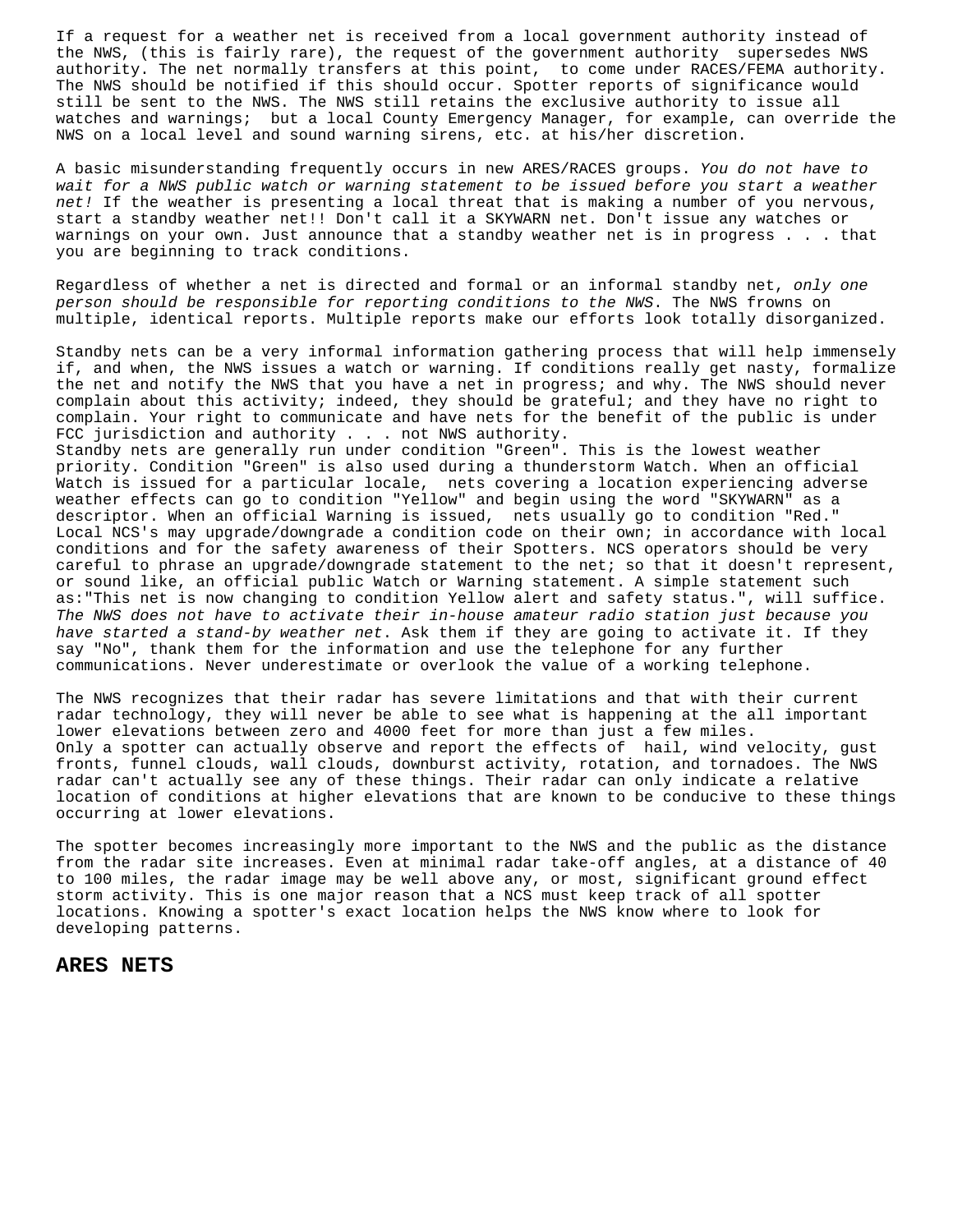**ARES (Amateur Radio Emergency Service) nets** are held under auspices of the ARRL and in accordance with national and local MOU's between the ARRL, local ARRL organizations, and many served agencies. These nets usually serve agencies like the American Red Cross, Salvation Army, and other non-governmental agencies. They are widely used in Public Service Events. SKYWARN nets are usually run under the ARES flag . They are nearly always directed nets, with varying degrees of net discipline, held on local repeaters, FM simplex, and HF frequencies. The level of formality is set by the NCS.

Net Control Stations for these nets are usually located at an agency command post. Field stations and operators can be required. Served agencies will usually want a communications link established to an even higher organizational level within their agency. This is especially true of the Red Cross. Be prepared to establish long distance communications in addition to local communications. Expect the necessity to establish communications liaisons with other agencies and a RACES EOC. ARES NCS operators should be RACES qualified and should be familiar with the Incident Command Structure (ICS).

#### **RACES NETS**

**RACES (Radio Amateur Civil Emergency Service) nets** are a bit different.

1. They are federally sponsored by FEMA and can only be activated by a governmental official. This appointed or elected official can be at a local, State, or Federal level. It is usually a County Emergency Manager, Sheriff or the State Police. 2. A RACES net, under current law, can only have RACES membership. An operator must be RACES qualified in order to participate. To become qualified, an operator must take a simple, short course of instruction available from FEMA. The text for the course and the open book test are now available on the Internet; from FEMA. You can take the test interactively on the Internet. Contact your EC or RO (FEMA Radio Officer) for further information. Your EC/RO will guide you through the simple RACES application process 3. As a general rule of thumb, *during a RACES net, you cannot communicate with a non-RACES station.* This is a topic of considerable debate. Some individuals and groups claim an interpretation of the rules that allows communication with non-RACES stations. This is predicated on permission being granted by a government official for such communications. We will not debate this in this manual. The following is a direct quote from the part 97 FCC rules. We will let you decide.

#### **Subpart E - Providing Emergency Communications 97.407**

**(c)** A RACES station may only communicate with:

- 1. Another RACES station;
- 2. An amateur station registered with a civil defense organization;
- 3. A United States Government station authorized bythe responsible agency to communicate with RACES stations;
- 4. A station in a service regulated by the FCC whenever such communication is authorized by the FCC.

(**d)** An amateur station registered with a civil defense organization may only communicate with:

- 1. A RACES station licensed to another civil defense organization with which the amateur station is registered;
- 2. The following stations upon authorization of the responsible civil defense official for the organization with which the amateur station is registered:
	- 1. (i) A RACES station licensed to another civil defense organization;
	- 2. (ii) An amateur station registered with the same or another civil defense organization;
	- 3. (iii) A United States Government station authorized by the responsible agency to communicate with RACES stations; and
	- 4. (iv) A station in a service regulated by the FCC whenever such communication is authorized by the FCC.

(e) All communications transmitted in RACES must be specifically authorized by the civil defense organization for the area served. Only civil defense communications of the following types may be transmitted:

- 1. Messages concerning impending or actual conditions jeopardizing the public safety, or affecting the national defense or security during periods of local, regional, oar national civil emergencies;
- 2. Messages directly concerning the immediate safety of life of individuals, the immediate protection of property, maintenance of law and order, alleviation of human suffering and need, and the combating of armed attack or sabotage;
- 3. Messages directly concerning the accumulation and dissemination of public information or instructions to the civilian population essential to the activities of the civil defense organization or other authorized governmental or relief agencies; and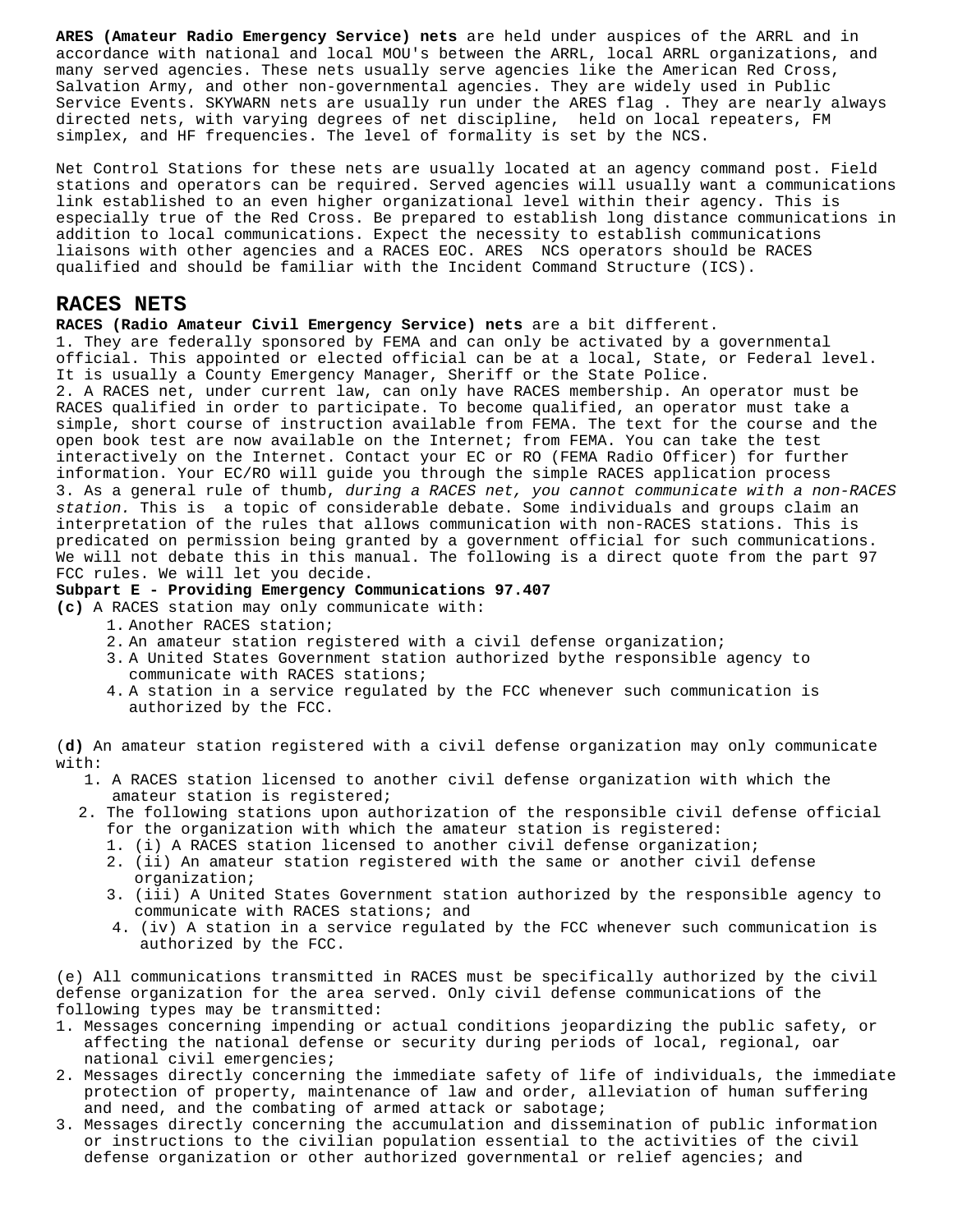4. Communications for RACES training drills and tests necessary to ensure the establishment and maintenance of orderly and efficient operation of the RACES as ordered by the responsible civil defense organizations served. Such drills and tests may not exceed a total time of 1 hour per week. With the approval of the chief officer for emergency planning the applicable State, Commonwealth, District or territory, however, such tests and drills may be conducted for a period not to exceed 72 hours no more than twice in any calendar year."

#### If that doesn't confuse you, you are a lawyer.

4. These are always directed nets; requiring fairly tight net discipline. 5. The Net Control Station is nearly always located in a pre-designated Emergency Operations Center (EOC). If the EOC is ill equipped, put your NCS somewhere else. Expect to deal with a number of agencies and manage communications liaisons with most of them. NCS operators will normally be reporting directly to the EC/RO.

**Note**: (If an EOC is poorly equipped, the EC should work closely and creatively with the local Emergency Manager to solve this problem.)

6. RACES NCS operators and net participants should be familiar with the Incident Command System (ICS).

7. *Participants in RACES activities are covered by their State's Disability/Workman's Compensation Structure*. Recent changes in Federal law also gives participants increased, but limited, liability protection against the possibility of being sued for actions they might take as emergency volunteers. 8. *A RACES training net is currently limited by law, to one hour of airtime per month*. A RACES training net may be called or initiated by the RO.

**Note:** Participation in RACES operations can involve taking direct orders from public service agencies and governmental officials. If you are steadfast in your belief that you are a volunteer, and that volunteers don't have to take orders, the author suggests that you think long and hard before becoming involved with RACES. When you sign a RACES application, you are basically signing a contract with the government and agreeing to do what you are told, during a RACES controlled event.

**Standby nets** are one of the most often used and most useful tools available to the amateur radio community. They can be started in open or directed format. They can be started and run by anyone and offer an excellent opportunity for NCO trainees to become exposed to running an actual, "almost emergency" net. The standby net allows a monitoring, qualified NCO to get organized and get into the flow of the event, without having to actually run the net. It also gives the trainee an on-line coach to fall back on for advice. When the qualified NCO feels that it is necessary to take over the net because of escalating circumstances or the inability of the trainee to continue efficiently, the transfer is seamless.

Big events, usually under RACES, are most often run using the Incident Command System. The ICS uses a different form of a standby net. It is called a Resource Net. These nets are always directed and it's no place for a rookie. They are literally "collection point" or "staging area" nets where excess personnel, relief schedules, lists of equipment, lists of supplies, etc. are kept in some semblance of order. This is the "Supply Sergeant" of a big event. This is also the net that participants check into when they become available to work the event. The resource net control makes assignments, gives instructions, and directs the flow of available resources. The Resource NCS receives requests for transportation, equipment, supplies and personnel from a front-line Tactical Net, the Command Net, and outside served agencies.

You need experience, outstanding organizational skills, a cool head, and several assistants to be an effective NCO for a major ICS agency net. While we should train for this position in the event that we could be called on, it is normally handled by a professional dispatcher . . . with the amateur NCS filling in the communications "holes".

The amateur radio participation level in big disasters, like hurricanes, may be large enough that it will require it's own Resource Net. These nets have extreme value in smoothing out the flow of communications, personnel, and equipment. They simplify the operation and drastically reduce the stress level for tactical and command NCO's.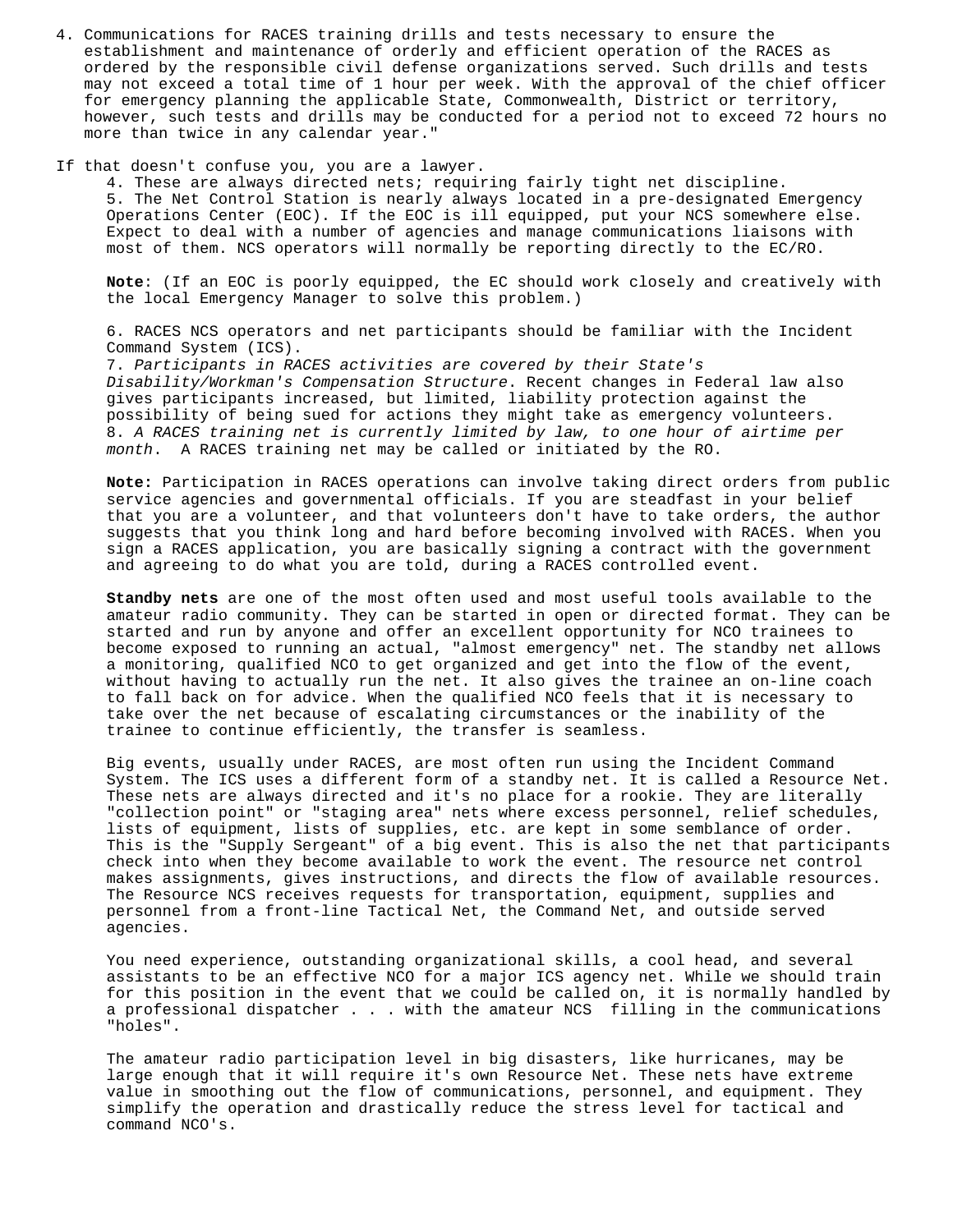**Tactical nets** are used after an event has occurred or during and after a lengthy event. They are found on the "front lines" of response, disaster assessment, recovery and Search and Rescue operations. There may be several of these nets running at the same time; on different frequencies and from widespread locations . . . all reporting to a "master" Tactical NCS at the EOC. Stress safety to your people.

Recovery operations are very dangerous. Everyone is excited, in a hurry, confused, and in an unnatural situation . . . a dangerous combination. It is very easy to step on a nail and become another casualty.

**Command Nets** are encountered in all large disasters or emergencies. This is a communications net established to keep the top "executive board" of emergency officials informed. They are also used by fire departments and police agencies during smaller, local events. They are run in accordance with the Incident Command System, (ICS), which will be addressed later in this document. It would be rare for amateurs to be involved directly in one of these nets, but fairly common for amateur nets and sub-nets to be reporting certain information to a command net. For now, just be aware that they exist and that they are the guys who are really running the show..

**Amateur Radio Public Service Corps, (ARPSC) nets** can be held at the ARRL Section, District, and Local levels. These are information nets. Participants are informed of ARRL policies, news, events, and appointments. These nets represent an excellent training opportunity and should be held weekly. These are always directed nets.

This author firmly believes that all ARES/RACES organizations should hold their own weekly nets for the purpose of advancing the state of readiness for all personnel. This is a tremendous opportunity to address local organizational and educational issues and weaknesses. It is a waste of time to hold one of these nets and not do some training. Training should be no longer than 15 minutes in length. Short simulations of correct vs. incorrect communications and content can be very informative and a lot of fun.

The weekly rag-chew or club net is another excellent place to break in a NCO trainee. These nets can be run in nearly any fashion . . . open or directed. Most of the time, they are run as a directed net in a relaxed atmosphere. These are great training grounds for Net Control Operators.

IMPORTANT NOTE: ARES/RACES and Weather nets and activities *should not* be run as local club events; unless that "club" has been formed, separate and apart . . . as an *independent* ARES/RACES organization. The EC or RO *must* be the final leadership authority in such an organization. An elected local club official should never be in a position to challenge the authority or leadership of an EC/RO in an ARES/RACES emergency event, weather net or emergency test.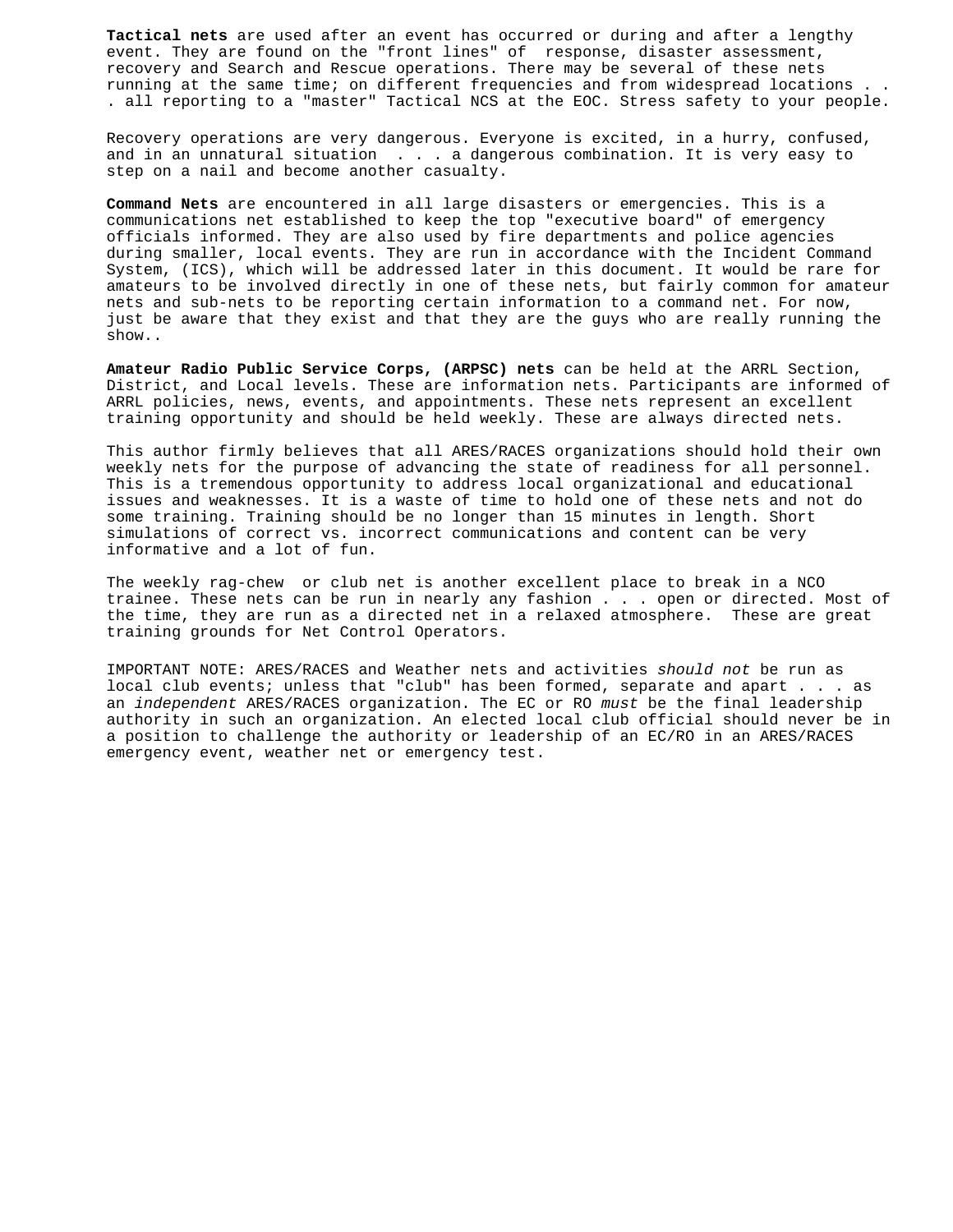#### **WHO SHOULD BE NET CONTROL?**

An actual emergency requires an experienced and, possibly, certified operator in the position of Net Control Station. Unfortunately, there are few certification/training programs around.

There has been little, if any attempt, to standardize minimum levels of experience and knowledge for net control operators. Altogether too often, the NCS winds up being manned by whoever was available to be pushed into the hot seat when the stuff hit the fan. . . qualified, or not.

Your organization should establish what it believes are minimums in order to qualify an individual for the responsibilities of running an emergency net. This manual will give some guidance.

Not everyone is cut out to be a net control operator. Those who would not be considered good net leaders usually are not interested in becoming emergency net controllers. This is a fortunate natural phenomenon. Nothing can be tougher than to have to develop the diplomacy to tell someone who has tried their best, that they probably will never be qualified because something in their personality, physical condition or basic intelligence will forever keep them from being effective. This is not to say that the physically challenged, or handicapped, cannot be effective NCO's. Two of the finest emergency net controllers this author has ever heard, are legally blind.

Some of the characteristics that are desirable in a net control operator are: ! Good voice quality - with an air of authority; without sarcastic overtones or being overbearing. ! Sense of control and self-assuredness.

- ! Decisiveness and the maturity to make good judgment calls.
- ! Knowledge of band characteristics
- ! Knowledge of common equipment
- ! Good basic communications skills and fluent command of language
- ! Ability to absorb new terminologies quickly
- ! Knowledge of the ICS
- ! Physical condition that will tolerate high stress for extended periods of time
- ! A strong team player and organizer
- ! Good hearing capabilities
- ! Good ear-to-hand copying skills
- ! Good listening capabilities
- ! Decent (readable) penmanship
- ! Computer keyboard skills touch typing
- ! Generally "professional" appearance
- ! Willingness to take and carry out direct orders

! A cast-iron stomach and constitution that can exist on hot dogs, cold smashed sandwiches, soda pop and coffee for days on end

- ! The ability to sleep in a rock quarry without bedding
- ! Has a spouse who doesn't care how much time is spent away from the family "playing radio"
- ! Consistently demonstrates above average operating technique
- ! Has general understanding of all MOU's with served agencies
- ! Constant concern for the safety of participants
- ! Good sense of humor

Unless you are fortunate enough to get the author as a Net Control Operator, you probably won't find too many people with all of the above listed characteristics. (Humor intended) The point is, that no two people naturally have identical skill sets or personality assets. Training must be devised and taught in order to enhance the effectiveness of everyone. The training does not have to be complex or sophisticated. . . just effective.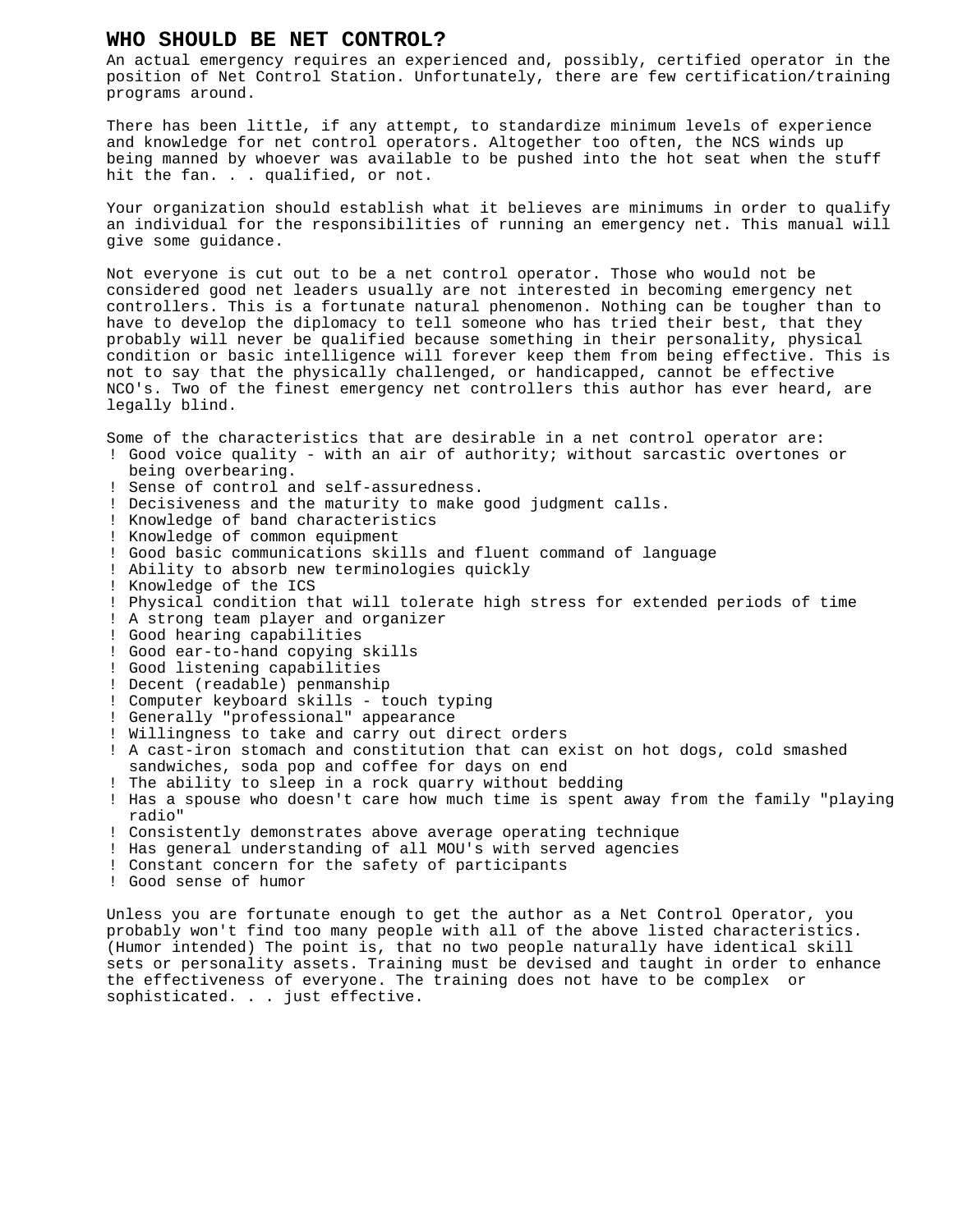#### **WHERE SHOULD NET CONTROL BE LOCATED?**

This question will always be subject to local circumstances and resources. Some areas have beautiful facilities in their County EOC's and the amateurs are encouraged to use those facilities in nearly any way they choose. Some EOC's are marginally equipped and have restricted access. The best location for a NCS may not be at the EOC. In other areas, no such public facility exists and the amateurs must rely entirely on club stations or their own private stations. Whatever the case may be, the following guidelines should be followed.

- 1. Net control should always be located at a station that has a strong, commanding signal. The same is true of choosing a repeater to use. A NCS that can't be heard is worthless. If you have taken temporary control of a net that is just beginning, do not transfer NCS duties to a weak or marginal station. If faced with a choice of a weak station manned by an experienced NCO or a strong station manned by an inexperienced NCO . . . go with the strong station and try to get an experienced operator to a strong station.
- 2. The NCS should have the capabilities to communicate with served agencies. This could be by telephone, radio, liaison station, courier, CB, pony express, or whatever. Get your links set up as quickly as possible.
- 3. If at all possible, the NCS should have alternative, back-up power and a back-up rig.
- 4. During short-term, violent events, an alternate NCS should be either pre-arranged or set up immediately to run parallel recording operations during the net. If the primary NCS should experience failure, the secondary would automatically assume net duties.

It is the duty of the EC and the Emergency Net Manager to see that the best of resources is utilized for the NCS. If neither of these individuals is available, either the scheduled NCO or assuming NCO should see to it. Ideally, your organization should have an Emergency Net Manager and a roster/schedule of qualified NC stations and operators; with alternates. This system helps assure that a NCS and NCO are always scheduled for a specified period of time.

## **Chapter Two**

## **THINGS YOU NEED TO KNOW HOW TO HANDLE**

#### **BEING IN CHARGE**

Some people are not comfortable being in charge, and others seek out opportunities to be in charge. Some are natural leaders and others have to learn leadership skills.

Net Control Operators are perceived as leaders. Assuming a leadership role means that you are also expected to assume responsibility. When you are accepted as a leader, you are given a certain amount of Authority by those who have accepted you. Use the given Authority wisely and accept full Responsibility for your actions and Trust is built. The greater the level of Trust that is earned, the more Authority and Responsibility you are granted. The longer you produce positive results within this balanced framework, the more you earn Respect.

Seeking a position, accepting the Authority, using it to build up some kind of false personal image or power base, and wiggling wildly to avoid Responsibility for your actions and all the while expecting respectful adoration, is a fool's game. The fool will be quickly found out, scorned and run out of leadership and fellowship by those he presumes to lead.

Be sure you want to lead for the right reasons. There is nothing grand or glamorous about being a Net Control Operator. It takes work to acquire the skills that make you appear professional. It's the kind of work that can wind up being a lot of challenging and rewarding fun, if . . . you know what you are doing.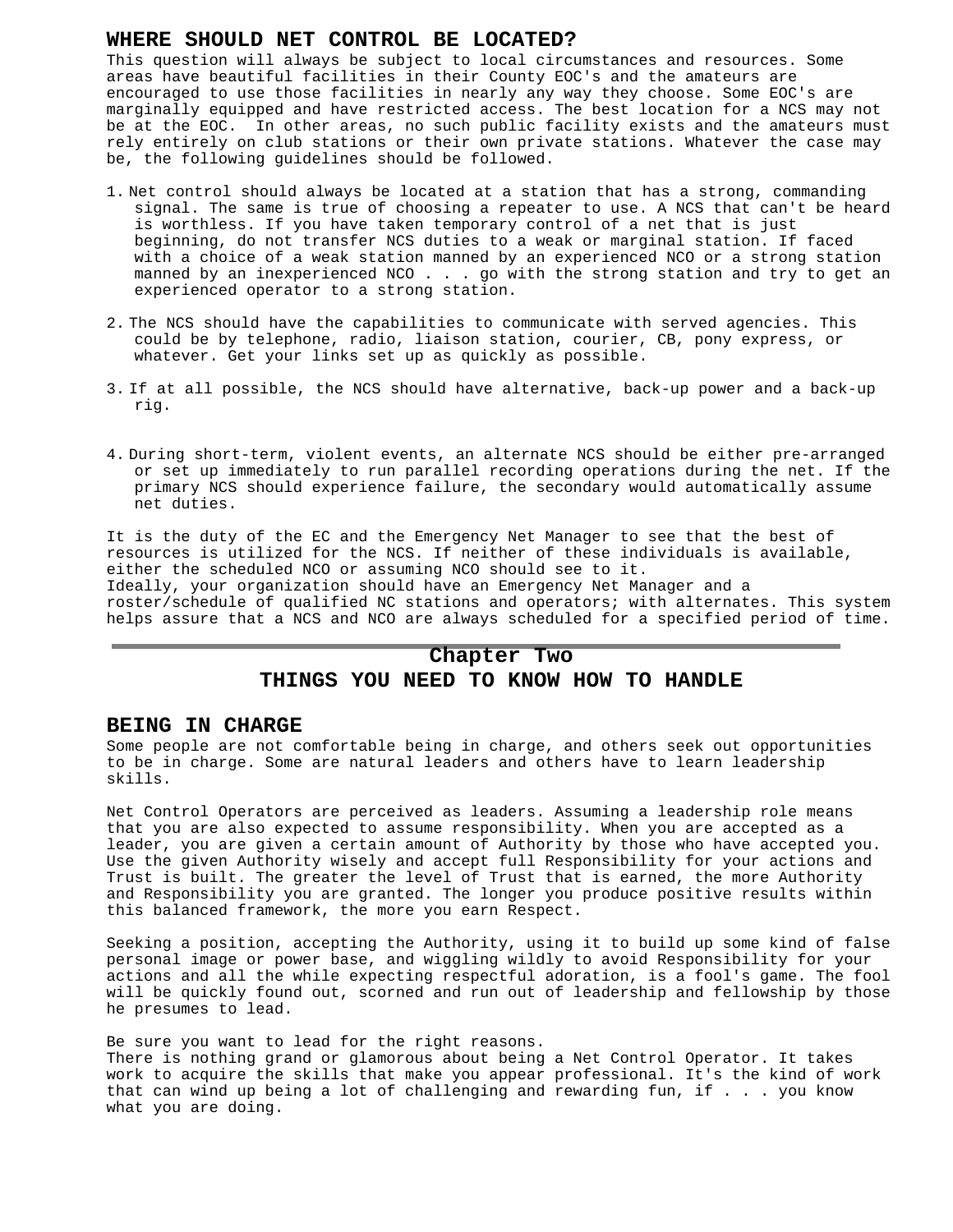#### **CHOOSING THE NET FORMAT**

There is little that can be said about making a decision regarding what net format to use. You have to decide. Nothing is chiseled in stone. You can change the net format from open to directed at any time you think it is necessary. An open net is much harder to control; because of it's very nature. When you think you are losing control or desire more control over the net, change the format to directed.

## **DETERMINING NET SIZE**

One of the other items you must make a decision about in starting an emergency net is the size of the net you are going to need. It's a judgment call all the way. It can change very quickly. If you think you are only going to need a half dozen operators, start with a half dozen but leave the door open for more if you need them. If it is a fairly major event that is likely to grow, don't hesitate to activate the calling tree and wake up the world. They can always go back to bed. A Weather net demands all the people you can get.

Don't keep ninety hams hanging in the resource arena when all you need is twenty. Give them a status report, thank them and release them. Some will hang around anyway. There will nearly always be more volunteers lurking and listening to net proceedings.

## **USING TACTICAL CALL SIGNS**

Try to minimize your use of tactical call signs. If you are in an ICS controlled event, the use of "Resource", "Tactical", "Command", "Main","Control","Shelter One", etc. is easy for everyone to remember. To assign everyone a tactical call sign is very confusing. Hams suddenly forget what and how to ID. The use of call suffixes is highly recommended. It is quick and familiar. If a ham forgets to use his assigned tactical call, just gently remind him by leading. If he calls in using KX8ABC after you assigned him "Shelter One", just "Roger, Shelter One" from you will be reminder enough.

### **NET DISCIPLINE**

The level of net discipline is yours to set. You have to decide how tightly you want the rules followed. Describe exactly what you want in your net instructions. Most of the time, the net participants will sense just how much urgency there is by how you are reacting. If you push up the pace and become more clipped or terse in your responses, they will follow your lead. If you are laid-back and relaxed, they will follow. When you can, change the pace and have a little fun! You are going to have the usual Bozo in your net. Count on it! Look forward to it! It's a challenge to your skills! Lead your Bozo back into proper procedure by example and gentle reminder. Conducting on-the-job training is part of your job. A good, non-sarcastic sense of humor is invaluable. If you did a good job on your net instructions, you can always repeat an applicable part of the net instructions as a general reminder to the entire net. Do not address that reading of the instructions directly at Bozo. Avoid direct confrontation with anyone.

**NEVER** dress anyone down on the air for a rules infraction. If the problem persists, find a way to get Bozo off the air. Have him come in and log or be a courier for you . . . as a special favor. The rest of the net will be rolling in the aisles.

You are going to be in charge of a frequency. Your first duty is to be sure that frequency is used in accordance with FCC Rules. Proper ID at the ten minute mark can be difficult to remember in the heated activity of a net but you and your participants have to do it. If you can grab 30 seconds, hold a round-table ID session or an ID roll call in which they answer you with their call sign. They will look forward to it and stay on frequency.

#### **HANDLING REQUESTS TO "GO DIRECT"**

These requests can be a very valuable tool. They can save a lot of valuable air time. They can also seriously disrupt the flow and control of a net when abused. Cover what you expect these requests to consist of in your net instructions. A good, quick response to one of these requests is simply: "Make your call."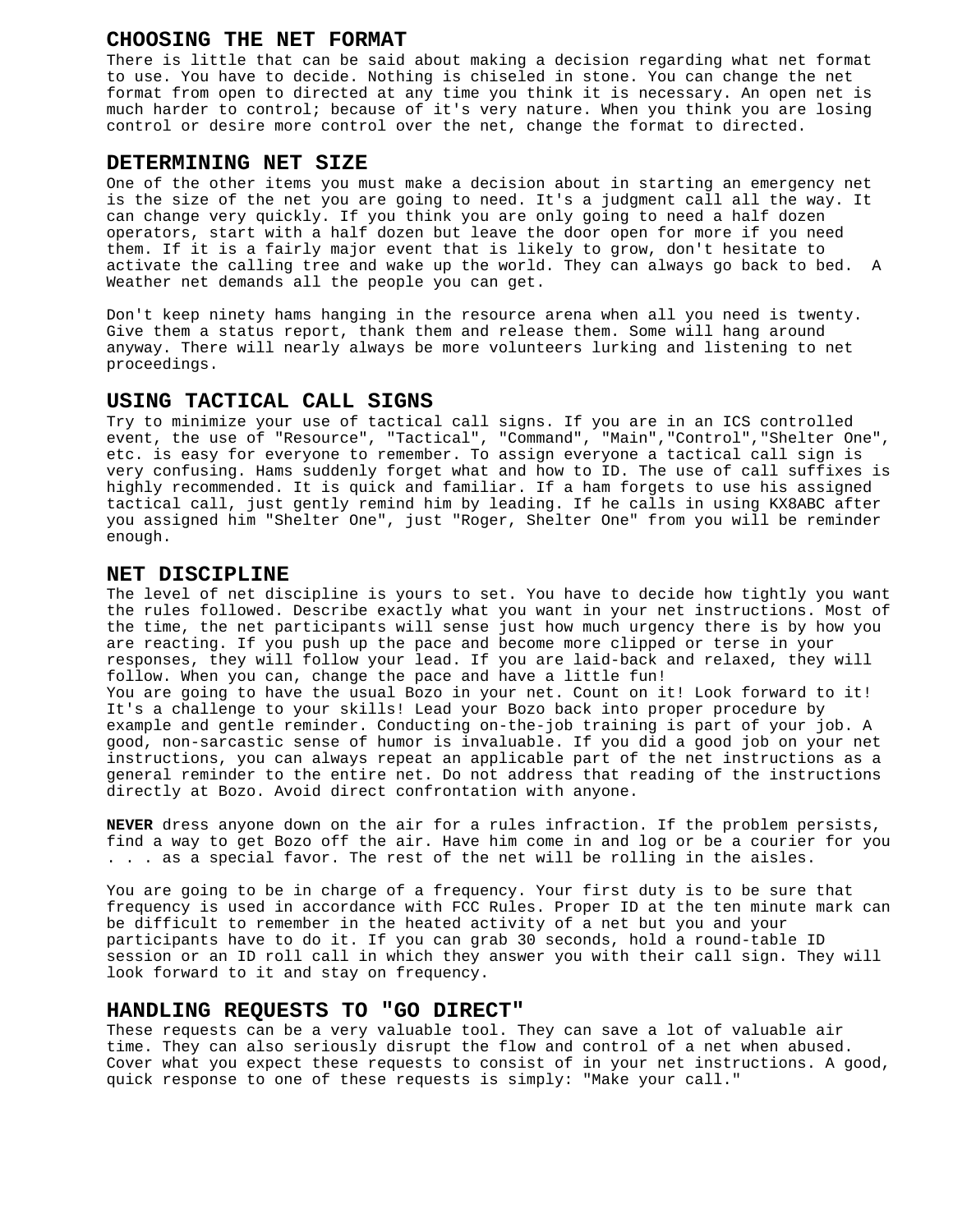## **NET INSTRUCTIONS - USING AND CREATING**

When you go to a directed format, you should be prepared to give net instructions, or directives. Be specific. Practice writing exactly what information you want passed in your net and how you want it passed. Listen to other net controllers and pick up little goodies that they do. Net instructions are very important to you and to the participants. They give the net a defined purpose, content and method of operation. Again, nothing is chiseled in stone. Net instructions can, will, and should change with the intensity and duration of the net. Don't change a lot of little pieces of the net instructions. Inform participants that you are giving an updated set of net instructions and give entire set again.

Whatever your instructions are, **WRITE THEM DOWN!** You need to be able to refer to them for updates, as a personal reminder as to what you last told them to do, and for repeats of instructions as needed.

#### **NET INSTRUCTIONS IN WEATHER NETS**

Net instructions are *extremely* important in weather nets. You must be very firm and specific about what you want reported. If you don't, you will get "sunshine, flash-to-boom, and dewdrop" reports that don't mean anything to anyone. If you don't explain at the outset, that this is a thunderstorm watch ... we expect clouds, rain, thunder and lightning . . . and those things are not reportable unless rain accumulation reaches flash flood danger or lightning strikes a person or property . . . they will drive you nuts with weather drivel. If an inexperienced spotter reports these things, thank them and simply read that part of your instructions again. Start your reading with something like: "The net is reminded ........." They will get the idea sooner or later.

Net instructions for weather nets should contain strong discouragement of storm chasing. It is a very dangerous practice for professionals. It is potentially deadly for the average spotter; who believes he is above average. Spotting and Driving do not share a common meaning. The author is about to the point that he will refuse to recognize a spotter who is deliberately chasing. It makes for an impossible safety program for the NCS when he doesn't know exactly where everyone is. Part of the job of the NCS is to keep spotters out of harm's way. This is impossible when eight or ten hot-dog, stupid spotters are driving willy-nilly into the active center of a storm. Park them and keep them parked . . . or refuse to use them. They too, may get the idea sooner or later.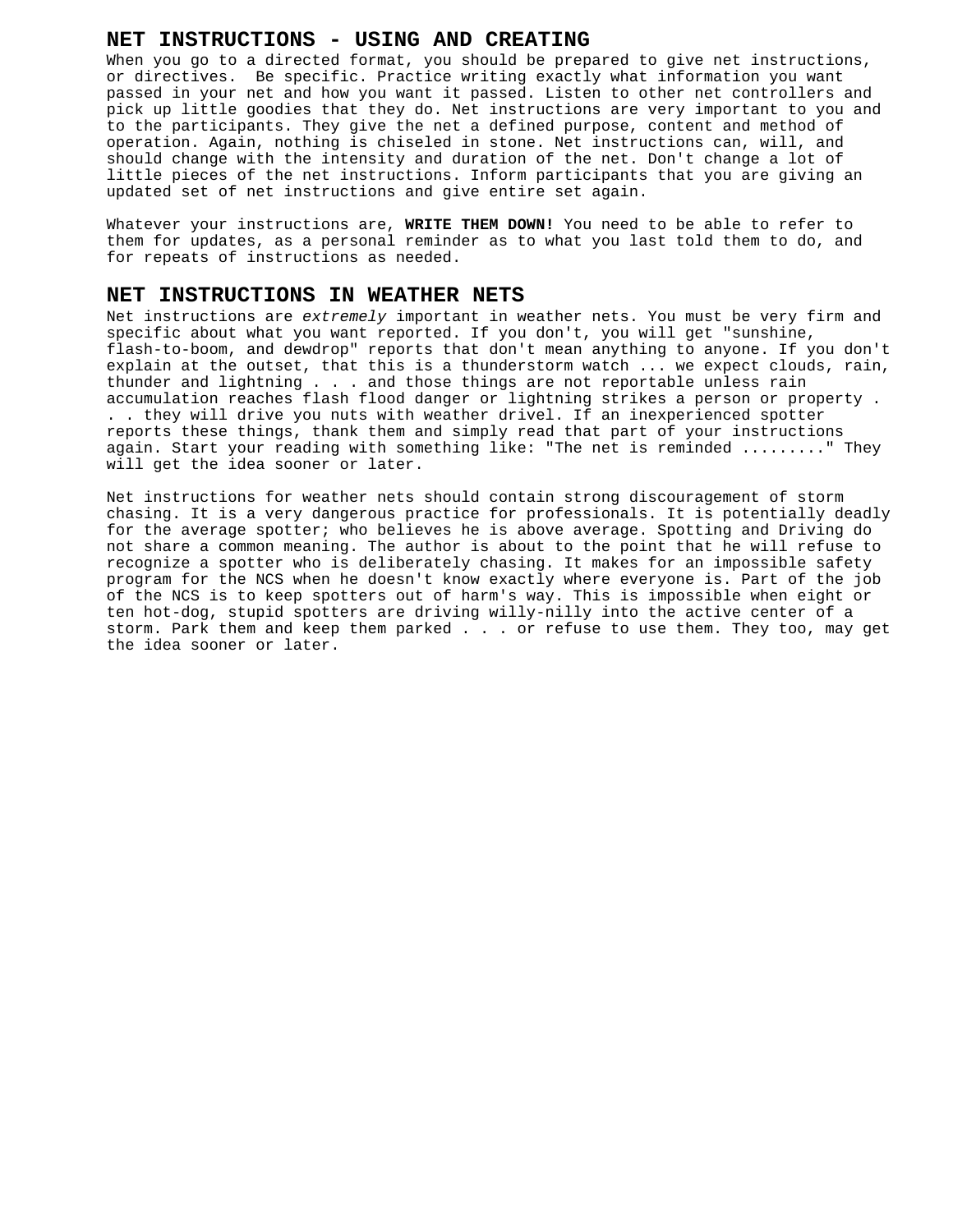#### **SAMPLE WEATHER NET INSTRUCTIONS**

This is not something you should copy and use directly. It is only a sampling of content possibilities.

**"This is KB8ABC, and I will be acting as net control for the duration of the weather event that is current in our coverage area. This will be a directed net. All communications are to be addressed through net control. The NWS has issued a Severe thunderstorm watch for the following counties \_\_\_\_\_\_ , \_\_\_\_\_\_\_, \_\_\_\_\_\_\_\_. At this time we are condition green.(yellow, red). Your check-in instructions are as follows:**

- 1. **When checking into the net, please give your call sign, name, location, mobile or stationary status, direction of travel if mobile and how long you will be available.**
- 2. **If you must leave the net for any reason, please notify net control "I will now take check-ins for this weather net."**

AFTER CHECK-IN

**Attention all net stations!! This is KB8ABC, net control .... please stand by for net instructions."**

**"The instructions for this net are as follows: This is a Severe Thunderstorm Watch. We expect rain, thunder and lightning, wind and low cloud formations. The following items are the only reports that net control wishes to hear from Spotters; please use only the suffix of your call when calling net control:**

- 1. **Report all hail . . . regardless of size.**
- 2. **Report only winds measured or estimated to be over 50 MPH.**
- 3. **Do not report lightning unless it hits a person, building, electric services or causes damage resulting in blocked roadways.**
- 4. **Rainfall is NOT to be reported unless accumulations threaten flash flooding.**
- 5. **Wall Clouds with confirmed rotation are to be reported.**
- 6. **Funnel clouds are to be reported.**
- 7. **Tornadoes are to be reported.**
- 8. **Thunder is not important and is not to be reported.**
- 9. **If you are stationary, do not move without notifying net control; unless you are in imminent danger.**
- 10.**If you are mobile, do not engage in Storm Chasing. Mobiles that must remain moving will please report their location to net control every 15 minutes.**
- 11.**Do not go mobile unless it is to go to your pre-assigned stationary viewing area.**
- 12.**If you are in a convertible, please do not observe from inside your vehicle. Seek a shelter from which you can observe safely.**
- 13.**All reports should follow the TEL (Time, Effect, and Location) reporting procedure.**
- 14.**Priority and Emergency transmissions must meet standard definitions and will be handled immediately by Net Control.**
- 15.**Consider your own safety at all times.**
- 16. **Only your direct observations are reportable. Commercial radio or TV weather reports, radar descriptions, or police and fire department transmissions that you hear on scanners, are not reportable on this net.**

**"This concludes net instructions at this time. I will repeat the net instructions from time-to-time. Please listen carefully to the net. Instructions can change quickly with events. This is KB8ABC, standing by for Spotter reports."**

Time permitting, you can take more check-ins to the net. Each time you take in a new group of Spotters, you should repeat the net instructions.

The above is only an example. Tear it apart. Modify it. Put it back together. Embellish it. The important thing is that you practice writing examples like it; so that you get used to thinking ahead about what you want from the net participants. The better your instructions are, the smoother the net will run, the more professional it will appear to the world, and the more control you will have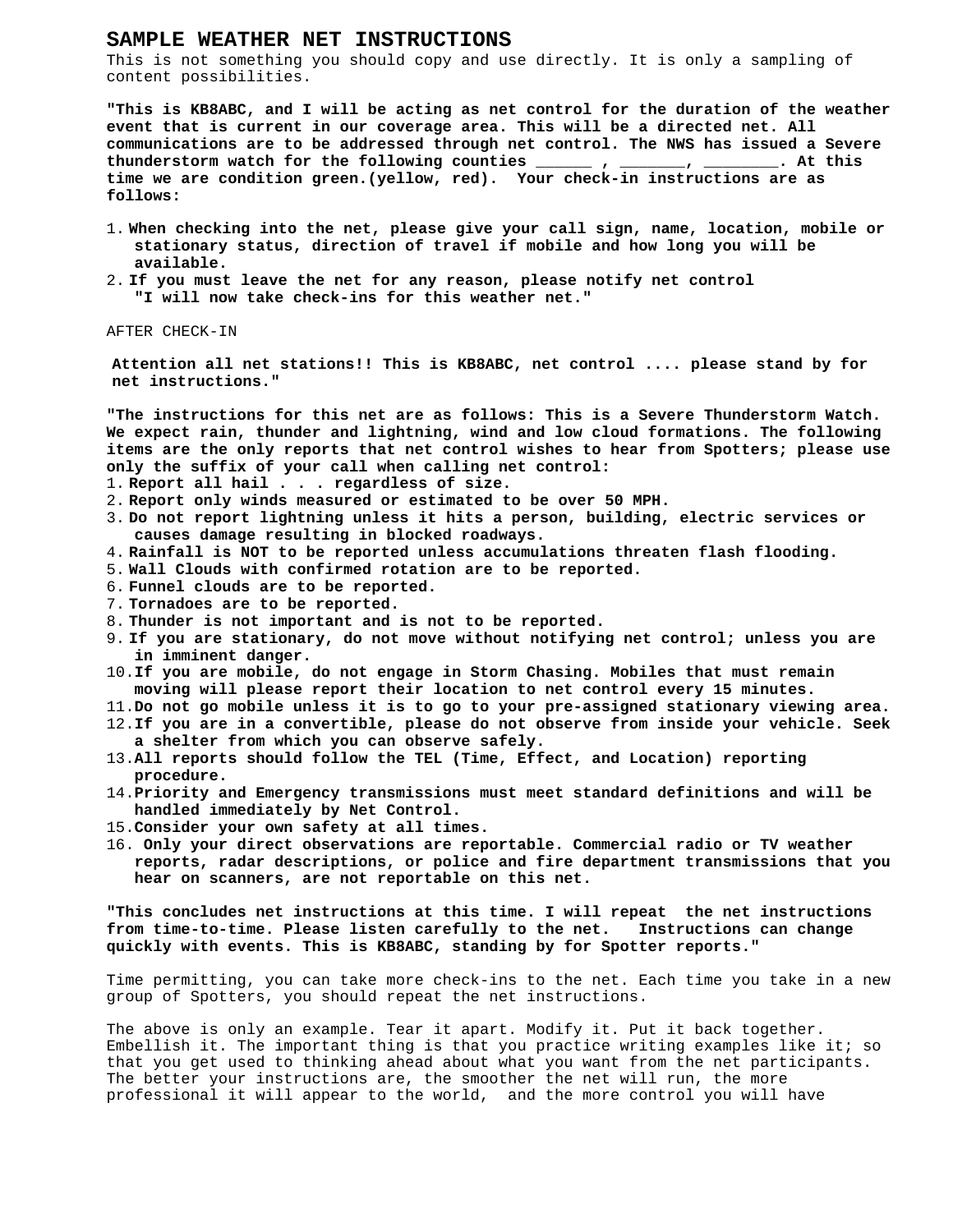#### **NET ANNOUNCEMENTS**

Good NCO's use net announcements regularly. Net announcements do not have anything to do with Net Instructions. They are merely a way of keeping the net participants informed of events and operational changes. Net announcements keep them reminded, interested, awake, and on frequency.

Some of the things you can put into your announcements are:

- ! Safety reminders
- ! Frequencies of Sub-Nets and Liaison Stations
- ! Current events regarding the emergency. Be careful not to air exact locations of casualty occurrences or the known names of casualties.
- ! Short term weather forecasts
- ! Encouragement and praise to the poor guys standing in the rain, etc.
- ! Shift Schedules
- ! Eating Schedules and Food Source Locations
- ! Short break relief rotations
- ! Locations of restrooms available
- ! Travel/transportation hazards
- ! Safe/Approved travel route
- ! Termination/Activation of emergency sub-activities
- ! Humorous happenings
- ! Equipment/battery check
- ! ID sessions
- ! Relays of personal messages from family to participant

Boredom sets in with a vengeance in many nets, and in a relative short time. Use your net announcements to keep it interesting. If your people don't have anything to listen to on the net, they will wander off frequency looking for something of interest or shut their radios off to conserve power.

## **THE UNTRAINED OBSERVER**

The untrained observer can be a lot of fun. He/she will test your patience, communications skills and teaching abilities to the max. The untrained observer will, most commonly, be found somewhere in a weather net. They really don't know that they are supposed to know exactly where they are, what they are seeing, what they are supposed to report, how to report it, how a net works, that the rubber duck on their HT is really just a dummy load on a stick, or that their spare battery pack needs to be charged once in a while whether it gets used or not.

Be gentle with them. Teach them by prefacing all questions and comments with something like, "KZ8ABC, thanks for your input . . . on this net we usually . . . OK?", and proceed to teach them without them knowing it. If things are going hot and heavy in the net, tell the station to stand by and go back to him when you get a little break. If you are clever and have the time, you can entertain and re-educate the entire net regarding proper operating procedures; without hurting the newbie.

Fun Suggestion: Find someone in your club or organization who was a Radio Telephone Operator (RTO) in an artillery outfit. Have them tell you how the military taught them to handle an untrained forward observer. Take some of those ideas and work them into the beginning or end of your next DF Fox Hunt. Mixed with a few scavenger hunting techniques that have nothing to do with radio, it can be a real brain teaser and it's a great equalizer between the guys with Doppler and the guys with the coffee cans and garbage can covers.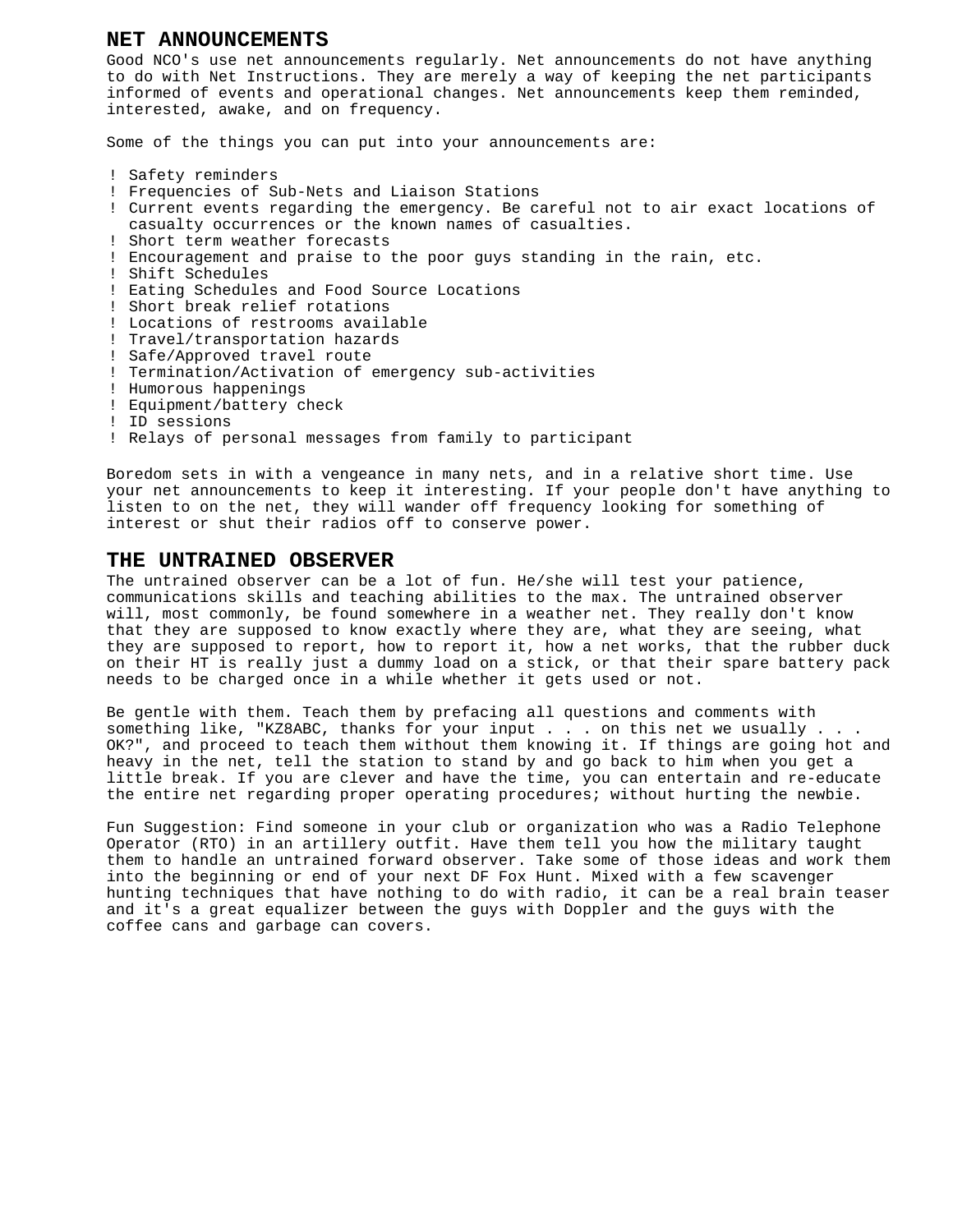#### **THE IRATE/UPSET PARTICIPANT**

This is one of the toughest things you are going to face. If handled incorrectly, it can cause net participants to "take sides" and erode the morale and effectiveness of your net. People get their feelings hurt over nothing, especially when they are tired and under unusual, stressful circumstances. Your first reaction may well be to retaliate in an upset manner. This will blow the net. **Here is a formula to cure the problem:**

1. **Slow up. Don't respond instantly**. Take a deep breath.

2. **Do a quick personality review of your assailant.**

**DO THE NEXT THREE STEPS ALL IN ONE STATEMENT.**

3. **Acknowledge the problem.** Give in to the "Problem". Whether they are right or wrong! This acknowledges that there is a problem and that you are recognizing that fact. It also throws them off balance. They are not expecting this. Once you agree that there is a problem, the "fight" is gone.

4. **Empathize with them!** Whether you understand or not, tell them that you can understand how they can feel that way and that under the same circumstances, you would probably feel the same way.

5. **Ask them for a quick and simple suggestion for a solution.**

6. **Listen intently!** This is where they will reveal the real problem. Everything they have said up to now may have been a loud smokescreen. Somewhere in their suggestion, they will tell you what they really want from you.

7. If their suggestion/solution is something reasonable, tell them that you will try to put it into play. If it is not, make a counter-suggestion that will satisfy the real problem that they have revealed to you.

8. If the problem cannot be resolved quickly and reasonably, quietly send someone to replace this individual and relieve him from his post. If there are no posts involved in the operation, give up ... let him win . . . politely explain that the net must continue, thank the person for his services, and tell him he doesn't have to stick around. You tried to solve the problem reasonably and he refused. He wins the fight and you won the battle. The rest of the net will respect what you did and morale will remain intact.

### **WHAT CALL GETS YOUR ATTENTION FIRST?**

"Emergency" calls have the highest priority of all calls you may receive. "Priority" calls have the second highest. Whenever you hear a call on the net that begins with the words "Priority" or "Emergency", you must stop the net cold in it's tracks and give your undivided attention to that call. No routine transmissions are allowed until you announce that normal net activity is to resume. Say something like: "Please hold all routine traffic until emergency traffic is cleared." The "Emergency" call is the only call that is authorized to interrupt the handling of a "Priority" call. If by some weird circumstance you should ever be involved in handling a Priority call and you should receive an incoming Emergency call, tell the Priority call to stand by and handle the Emergency call immediately. Then go back and finish up with the Priority call.

#### **Here is the difference:**

**"Emergency"** calls mean that if the call is not answered immediately, there is a definite, severe and "RIGHT NOW" condition or hazard that *will* result in death or serious injury to a person or people.

**"Priority"** calls mean that if the call is not answered quickly, a possible and probable hazard or condition exists, or is developing, that *could, might, or may* result in loss of life, injury to people, or severe damage to property.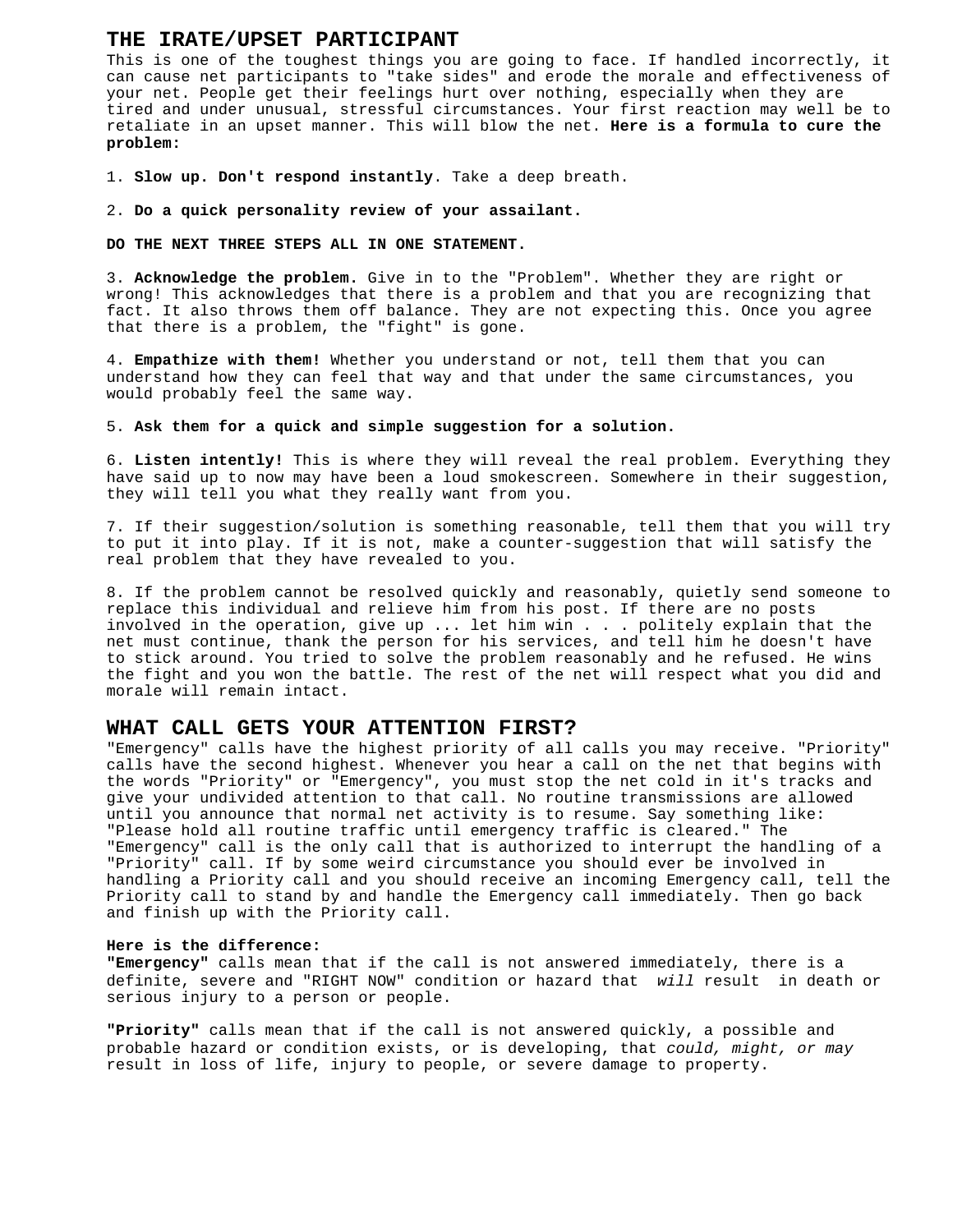#### **WHAT IS A LIAISON STATION AND HOW DO YOU USE THEM?**

Liaison stations are very important in many nets, especially large-scale nets or those spread over a wide area. They are invaluable in a net that is serving several different agencies. As NCS, you can create Liaison Stations "on the fly" as you need them.

What a liaison station does, is act as an answering service and garbage filter for the main NCS and a served agency. It monitors what is happening on a sub-net that is serving a particular agency on a frequency separate from the NCS. The liaison station may act as a semi-silent net control for the group of hams doing the work at that agency. He handles a lot of the usual goofy questions for the group and makes sure they have what they need. The workers know that he is their contact man. In most cases, he also monitors the Main NCS Net. When important stuff comes through from either side, the liaison station passes it to the other party. This entire process is designed to lighten the load on the main NCS. Instead of constant and confusing chatter from 30 to 100 hams, the NCS is dealing with 5 or 6 liaison stations. The use of various tone-encoding schemes by the main NCS can significantly reduce the chatter for the liaison stations as well.

Situations are encountered, particularly in weather nets, where the distance from one area to another is too great for effective direct communications and repeater linking is either not possible or inadequate. In this case, a liaison station may be used to relay only specific information between the two sites. This requires two transceivers, sometimes on different bands, outstanding antennas and, possibly, amplifiers. The operator must have outstanding operating skills and be very well trained. A simpler method is often used. The liaison station may just monitor repeater activity and report the appropriate information to the second site by way of telephone. Because of their fascination with radio, hams often overlook the value of a working telephone.

## **WHAT IS A SUB-NET AND WHEN IS ONE NEEDED?**

A net can rapidly expand into too many functions for one NCS to handle. The worst and busiest time for a NCS is usually right at the beginning of an event. When the action begins to get out of hand, you should consider setting up a Sub-Net to handle some of the traffic.

When you put out the call for a volunteer to act as a Sub-Net NCS, be prepared to give that operator specific net instructions. This way, he knows exactly what you want him to handle.

One of the first sub-nets you should consider is a Resource net. This net will handle the check-ins/outs, equipment list, duty assignments, shift relief, and transportation problems for you. When you get a call from an agency requesting two hams with HT's and extra batteries, you call the Resource NCS and he will handle it. He will report to you when they have been dispatched and when they arrive.

When you receive a call for five teams of five individuals each to help with damage assessment, call the Resource net NCS and have him set up a Tactical Net. The Resource net gets the people, equipment and transportation and has those people report to the new Tactical NCS. Tactical NCS will report only priority messages to you. If he needs additional people or equipment, he calls the Resource net.

Let's say that the Resource NCS is now feeling that he is about to loose control. Transportation is getting to be a major bottleneck for him. He can check with you, (you have now become the Command, or Main, NCS), and tell you that he wants to start his own Sub-Net to handle transportation. You say to go ahead. He then gets a volunteer to be NCS for the new Transportation net. The Transportation NCS will report directly to the Resource net NCS. When the Transportation net is all set up, the Resource NCS informs the Main NCS. Main NCS puts out a general announcement that there is now a Transportation Net. Now, if anyone, anywhere in your network, needs transportation, they call the Transportation NCS.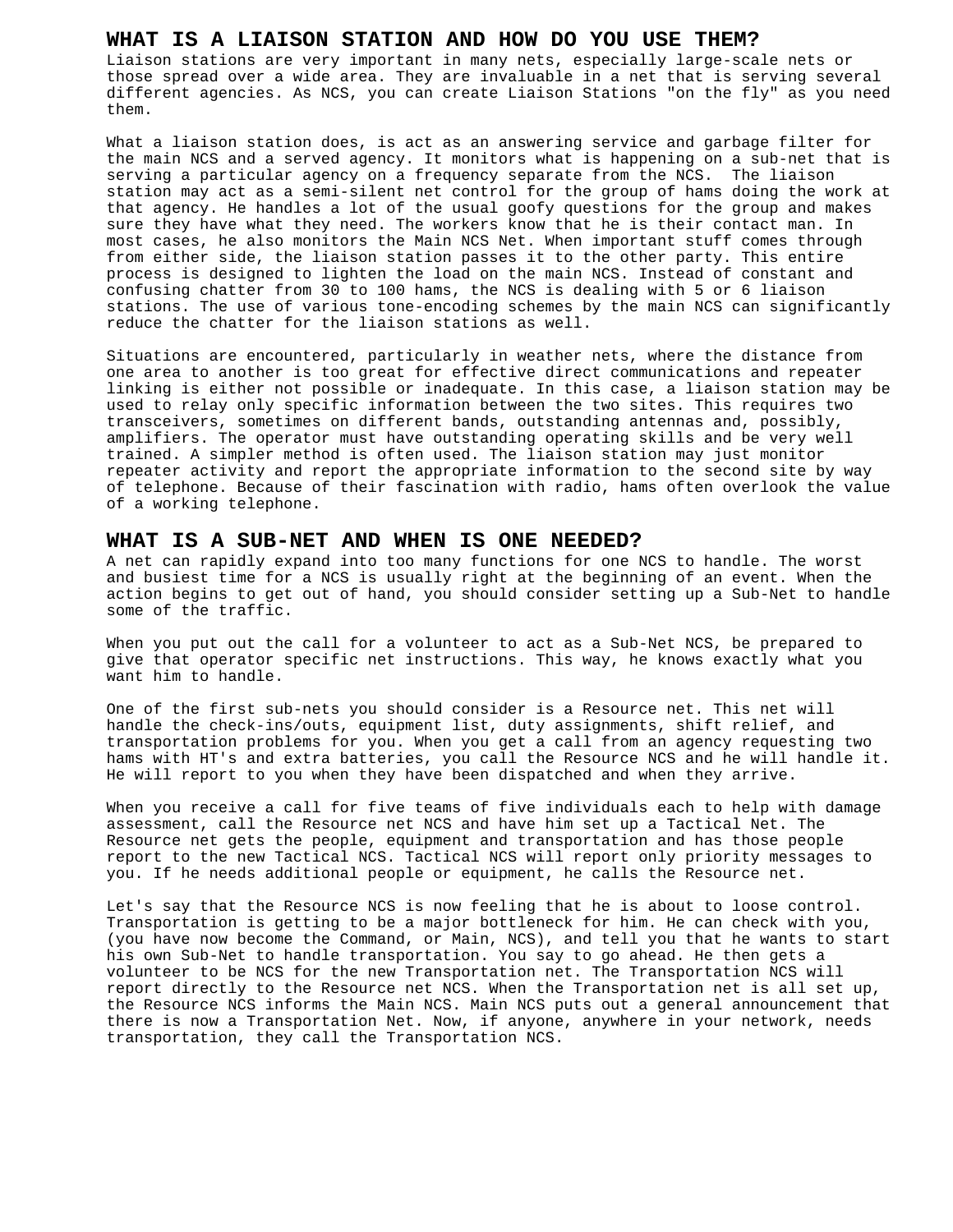#### **YOU DIDN'T KNOW YOU KNEW - The ICS lights go on!**

If you understand the Sub-Net process, you now understand the basics of the Incident Command System! There is no mystery about the ICS. The only difference between what was just described and the ICS is that the ICS has automatic overload prevention. The ICS has a defined chain of command and authority, and is designed to automatically split big and growing tasks into smaller, specialized tasks before the whole thing gets too big for any one person or group to control. It uses something called a "span of control" to trigger the automatic split. As soon as a leader is faced with more than 5 to 7 people or agencies reporting to him, the system splits; and some of those people or agencies begin reporting to someone else with the authority to handle their problems. Police and Fire Departments are heavy users of the ICS. The Red Cross has it's own version of the ICS.

Hams get confused when they are suddenly told by a served agency authority to begin reporting to what appears to be another agency or division of an agency. Just do it! The ICS has split and you have a new boss. No big deal. Just inform your own NCS of what is going on (he probably already knows) and keep doing what you have been doing.

#### **HOW LONG SHOULD YOU STAY ON DUTY AS NCS?**

Take frequent breaks during your tour as NCS. If you begin to wonder if you should take a break, you need one. Turn it to one of your assistants for a while. The net won't fall apart. Experienced NCO's will tell you that a two hour stretch is just about maximum without a break. A four hour shift is considered maximum. A six hour shift is considered to be the beginning of a self-destruct sequence. It is a very stressful position to be in. You will start running on adrenaline and caffeine and not even know it. Be sure you eat regularly and take in plenty of fluids. If your blood sugar or electrolytes get out of balance you will get the "dingies" and become short tempered and/or silly.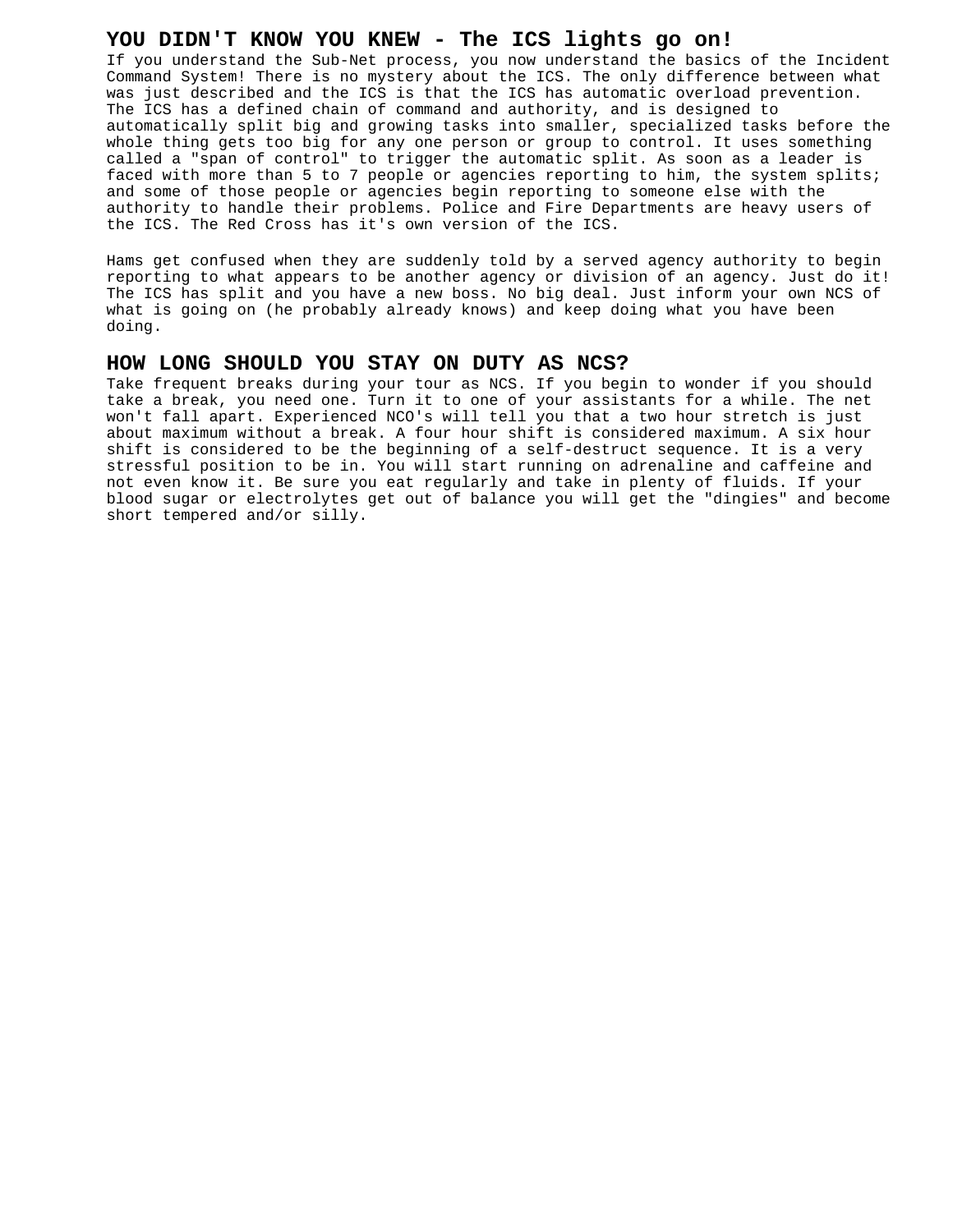## **Chapter Three THINGS THAT YOU NEED TO PRACTICE**

### **Copying call signs**

One of the greatest fears for a new trainee to overcome is that of copying that flurry of check-ins at the beginning of a net. Ear-to-hand coordination is difficult to master for some people. As NCO, you can ask for a slow pace and lots of space between check-ins.

Studying for your Morse Code Exams will help a great deal. It's all Ear-to-hand coordination.

Another way to practice is to listen to all the nets that you can. Copy the call signs as best you can as they come in to the net control. Don't worry about getting all of them. Get what you can. Just keep going. If you have access to an HF receiver, some of the hottest, fastest, nastiest check-ins that you will ever hear are on the various traders nets. When you can copy ten or fifteen call signs out of a "Big Guns" check-in in 15 seconds, you are almost a master! The first time you hear one, it's guaranteed to blow your mind!

Another source of practice is to tune into a contest on the weekends. Listen to how an experienced contester handles a pile-up. He will copy as many stations as he can get down out of a burst of calls that fly at him, he will the say "I've got a group" and then quickly list, verify and work those calls in order. If he missed one, so what? They will try again and he will likely get them on the next burst of calls. Copy right along with him. Get all you can. The noise and multiple signals all jammed up together will make it difficult at first but not impossible. It will make it a piece of cake to pick out both sides of a double or triple when you go back to that nice clean FM signal on the repeater.

## **Writing it down**

When you are NCS, you are always writing something down. You are taking an NTS message, writing your next announcement, making notes, logging net activities, taking check-ins/outs, making lists, etc.

While you are listening to any net, practice taking notes of what is going on. Your own brand of shorthand will emerge. This will help you immensely when it comes time for you to take on your first NCS assignment.

Some prefer to do their notations on a computer. That is OK. But . . . you should always plan and train for a worst-case scenario. What if you don't have power for the computer? How good are your ear-to-hand skills? Running a pencil at twenty words per minute is a whole lot different from typing at fifty words a minute. The personal shorthand will change.

## **Practice listening.**

Sounds kinda dumb? Bad signals abound in amateur radio. Even on FM repeaters, the rubber duck signal and fringe area propagation noise is abundant. You need to train your hearing to sort out the message from the noise. Try detuning your 2 meter rig by moving 5 hz off frequency and listen to the traffic on your favorite repeater. Try to make sense out of that "bad" signal. You can do it!

Sit and listen for periods of time to any conversation on HF during a distant weather disturbance. After a while, with concentration, you hear right through the noise like it isn't even there. With some practice, you can turn this new- found ability on and off at will; and with more practice it becomes automatic. You can suddenly hear those marginal stations on the repeater. Your ears only get part of what is said . . . your brain will fill in the blanks.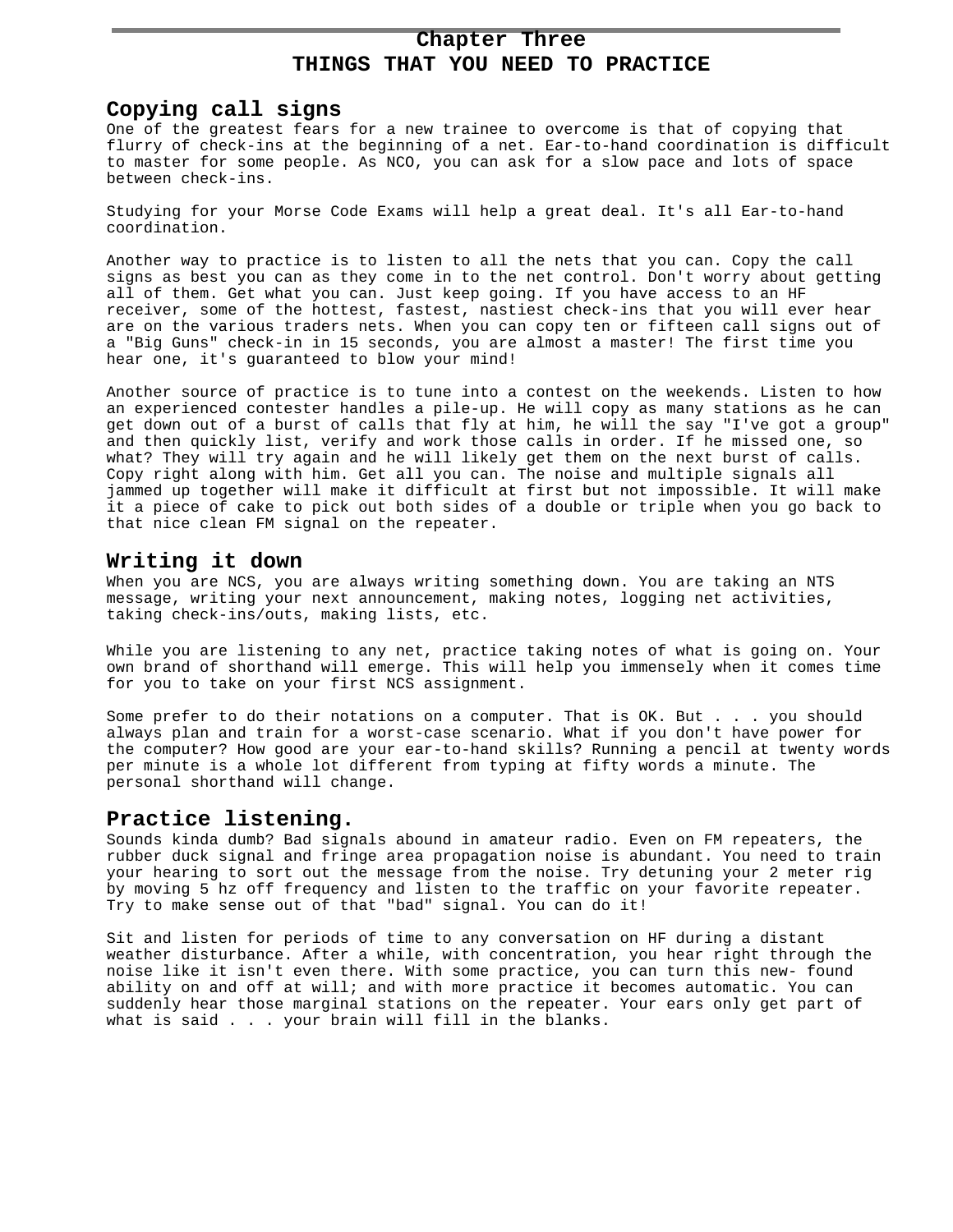## **Practice running nets.**

Run the local rag chew net, ARPSC net, weather standby net, the ARES/RACES net, and every other net you can weasel your way into running. It's all good practice. If a NCS training program is working well in your area, there should never be a need to beg for a net control for any net. If it's working right, you will have to stand in line to run a net.

Tape-record any net that you run. This is one of the best ways to actually test your developing skills. You will be your own worst critic. Keep the recordings for a few months. By comparing your performance of a few months ago with what you are doing now, you can really see how you are progressing and . . . they will become great sources of entertainment and teaching tools for you in the future.

#### **Practice passing NTS messages**

A net control operator must be able to pass NTS format messages! The Radiogram form should be a "picture" in your mind. The ability to take, pass and initiate NTS messages should be as automatic and natural as eating. Pass them on your local rag-chew nets. Pass or initiate messages everywhere; until it is second nature. Send your mother an "I love you". Dig out your address book! Send your friends messages across the country! It doesn't matter how much of a pest you think you are. Do it until you have it down cold!

Actually, you probably won't get any negative comments. Non-hams think these messages are pretty neat. It really is, if you stop and think about it. How would you like to get a phone call from a complete stranger with a "happy birthday" message from somebody you haven't heard from in years? By WHAT?. . . by ham radio? I can send a FREE reply? Instant ego trip. Guess what they are going to talk about all day! Guess what they might check out for a hobby!

## **Practice writing Net Instructions**

We have already covered the importance of doing this.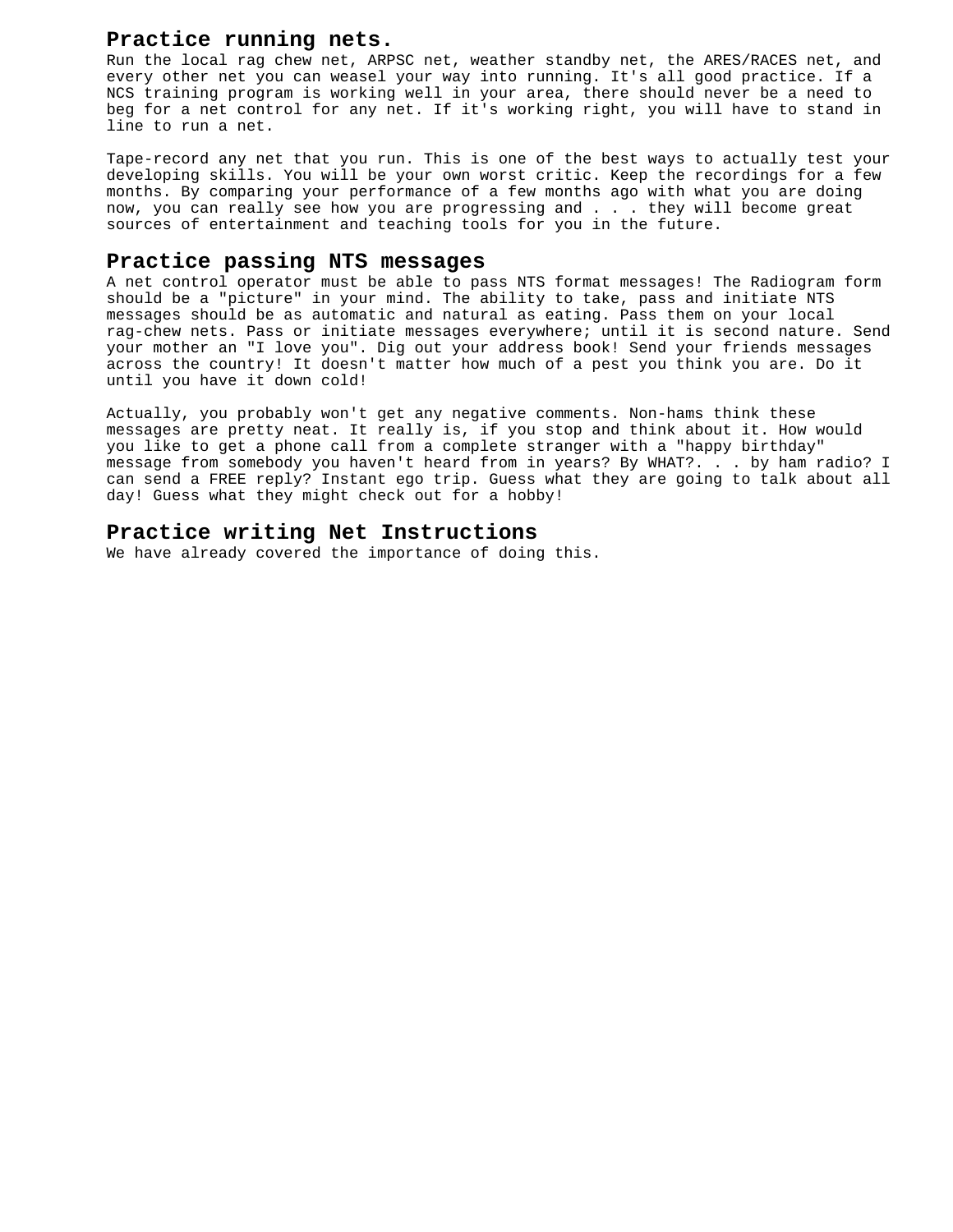Just for instructional fun.... **ODE TO A TOUR OF DUTY AS NCS - THE FIRST 15 MINUTES** By R. Bruce Winchell - N8UT

Reproduce freely

Your EC just woke you up in the middle of your favorite TV sporting event. He wants you to start an emergency net from your shack. He is at the EOC. There is a ruptured gas main in a heavily populated part of town. Other than the location, he didn't give you any more information. You head for the shack, turn on the 2 meter rig, and grab a clipboard. Your training kicks in. You begin asking yourself questions and writing down the answers. OK, broken gas main . . . police, fire, gas company, and EM involved . . . possible evacuation . . . possible need to open shelter . . . transportation possibly needed . . . likelihood of handicapped people in the area . . . danger of asphyxiation . . . might go all night 1. What kind of net should I start? ! Open? ! Directed? 2. How many people am I likely to need? 3. How long do I estimate the event will last? 4. Do I need to hold some people in reserve for a shift change? 5. What agencies are likely to be involved? A. Do we have special liaison people for these agencies? 6. Do I have any operators who live in the effected area? 7. Which way is the wind blowing? 8. What will be the safest route into the area? Don't have enough information. EC said he will call back with more. Better find out what I have available right now. Pick up the mike and announce that there is an emergency situation developing. Use Open format standby net. Take check-ins. Ask two operators to go to other local repeaters and recruit people for the upcoming net. Check-ins begin coming in. Tell everyone to prepare for participation assignments. Recruit someone to come to your shack to do logging and phone calls for you. EC calls back. Says to prepare for an all-niter. You are going to need relief shifts. Evacuation will take place. Need to activate Red Cross shelter at high school. Red Cross has been notified. Wants voice and packet for shelter. Requests 5 operators to report to staging area to do head counts on city buses being used for evacuation. Needs 2 RACES members to man 2 meter and packet stations at EOC ASAP. Back on the air. Formalize the net. Request 2 RACES volunteers for a 4 hour shift at EOC . . . one has to be able to run packet. Recruit 2 more RACES volunteers to pick up the portable packet station stored at the clubhouse and dispatch them to the high school shelter. Recruit 5 volunteers to handle head counts and assign one of them as team leader to compile the reports. Send them into the area from the North. Ask for volunteer RACES qualified base station close to the staging area to liaison traffic from the staging area volunteers to the Red Cross shelter on simplex so that HT's can be run on low power to conserve batteries.. Ask liaison station to relay only compiled totals to NCS. Request a qualified NCS volunteer to set up a resource net and two shift reliefs on secondary repeater. Instruct all remaining individuals not yet assigned to a task to check-in on the resource net. 8 minutes ... not bad ...smooth as silk. Call EC and give progress report. Can't reach EC. **8 minutes, 15 seconds:** Logging volunteer shows up. . . slightly drunk. **8 minutes, 30 seconds:**Your wife informs you that the toilet is plugged and she can't find the handle to the plumber's plunger. You smile. It's taped to the tower . . . holding your new wire antenna. **9 minutes:** Your 6 year old tells you that there is a big fire in a warehouse across town . . . he thinks it's where you work . . . it's on TV . . . and a half mile upwind from the gas leak. **9 minutes 30 seconds:** Over in the corner, under a big stack of radio catalogs, the weather alert receiver begins to screech ..... it's tornado season. **9 minutes 50 seconds:** The phone rings, your assistant drops it, hiccups loudly, and then hands it to you . . . it's the EC. The telephone receiver is broken but you manage to understand that the EC now wants you to set up a Skywarn sub-net and send out the Amateur TV guys to the warehouse fire. You tell the EC, "No Problem" **10 minutes 30 seconds:** Hang up the broken phone and call the resource net for manpower to fill the new requests. Resource NCS says "No Problem".